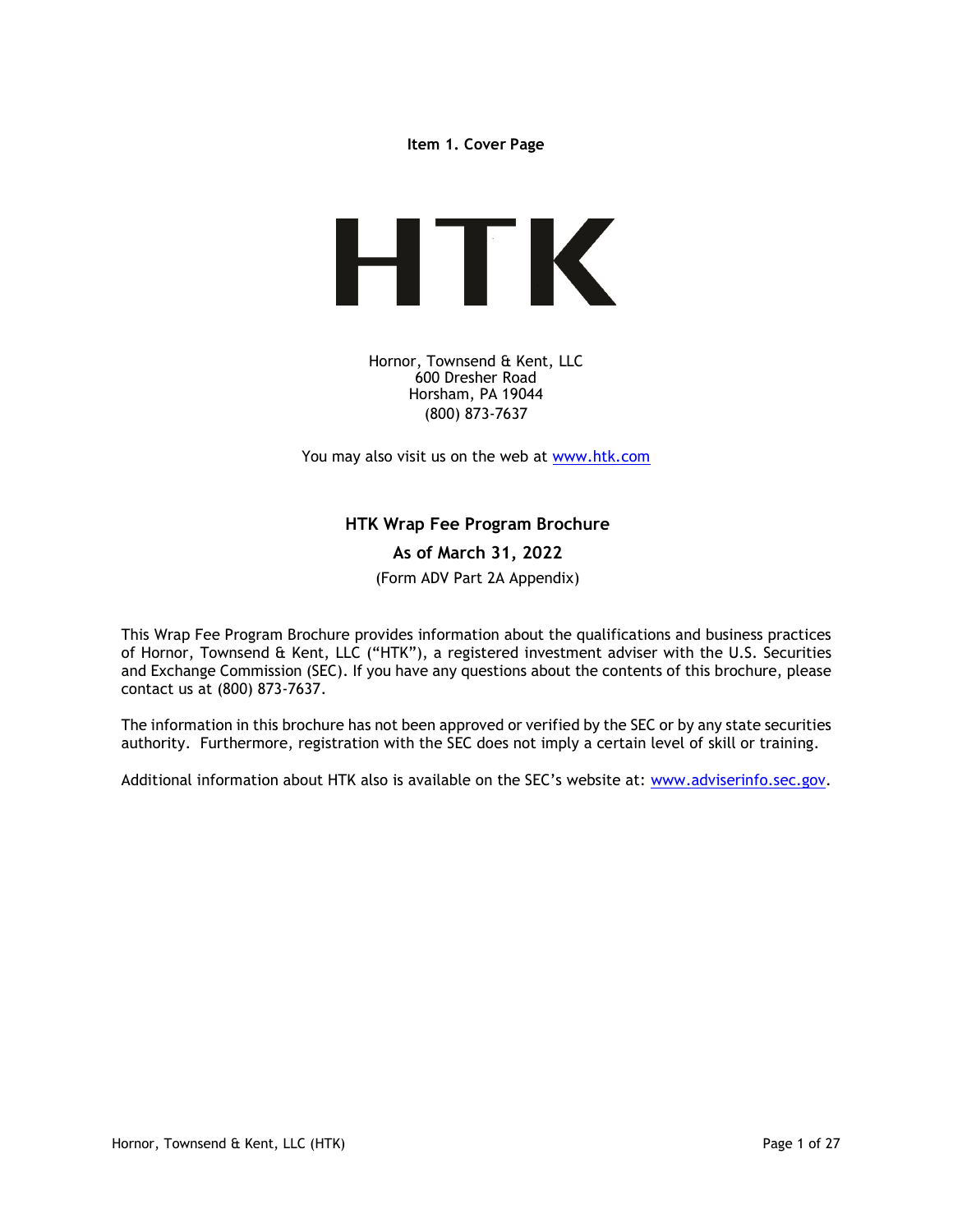#### Item 2. Material Changes

The last annual update of the Form ADV Part 2A was March 31, 2021. Since the last annual update, HTK has made material changes to its Disclosure Brochure and its Wrap Fee Program Brochure Supplement. The changes are summarized below and are more fully described in the referenced sections of this Disclosure Brochure.

HTK updated information related to the Smart Journey Program that was previously disclosed on HTK's Form ADV Part 2A brochure, and is now disclosed in this brochure.

HTK has entered into an agreement with Advisor Credit Exchange to provide security-backed lines of credit (SBLOC), unsecured loans, loans backed by other assets, and residential real estate loans. Information related to this relationship has been disclosed under Item 10.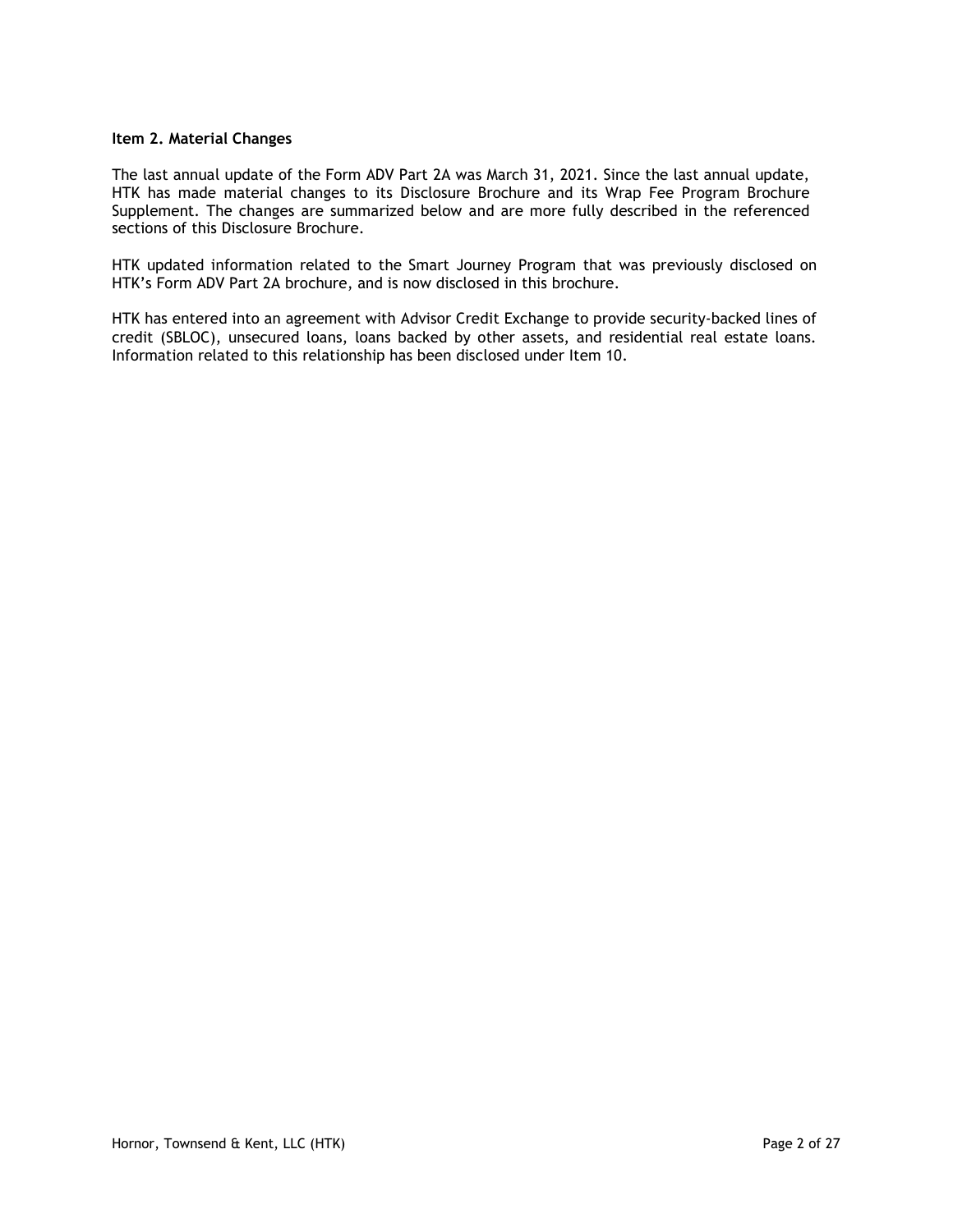# Item 3. Table of Contents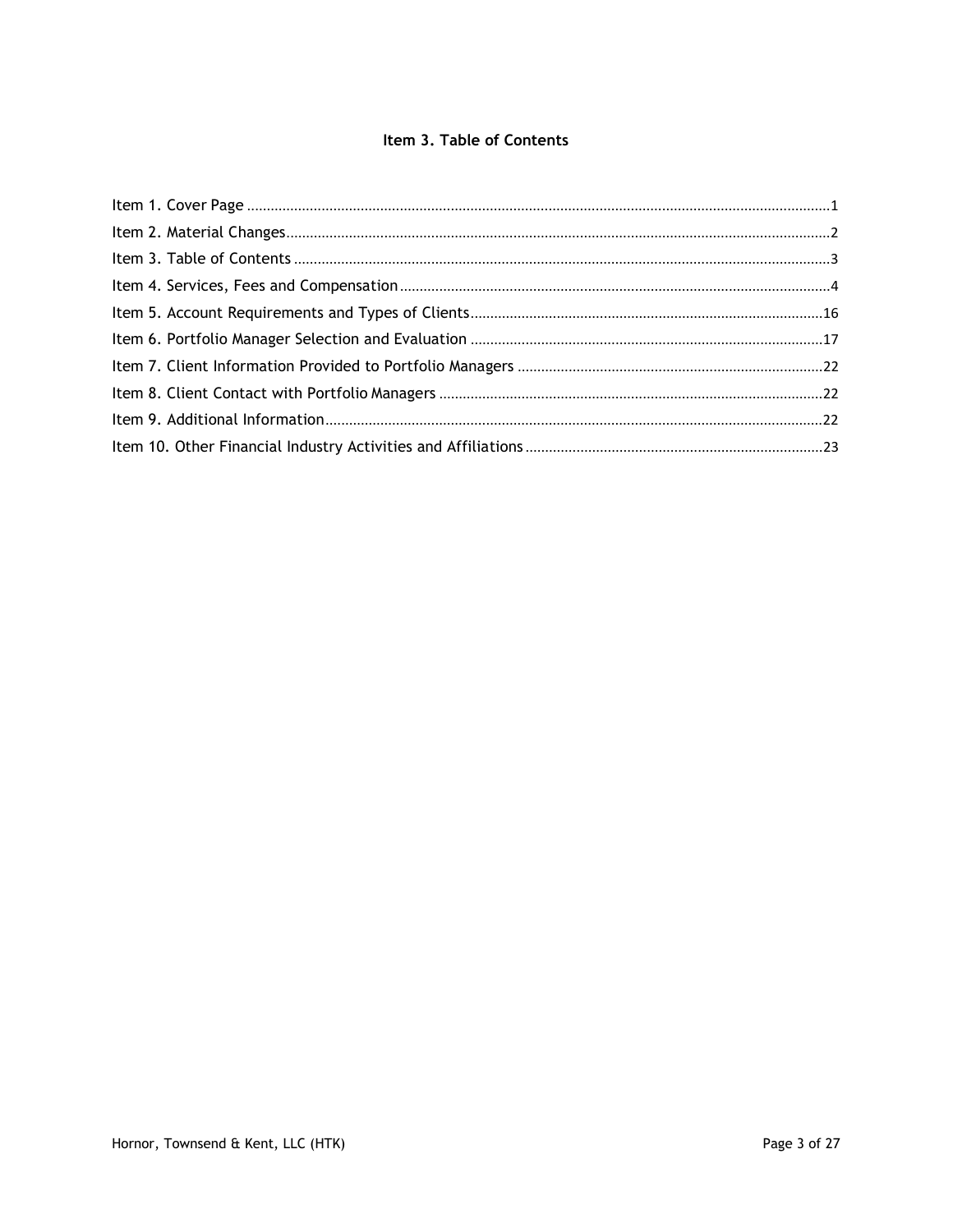### Item 4. Services, Fees and Compensation

# Our Firm

Hornor, Townsend & Kent, LLC ("HTK", "firm", "us", "we" or "our") is registered with the U.S. Securities and Exchange Commission ("SEC") as an investment adviser under the Investment Advisers Act of 1940 and as a broker-dealer under the Securities Exchange Act of 1934. HTK is also a registered broker-dealer with the Financial Industry Regulatory Authority, Inc. ("FINRA") and a member of the Securities Investors Protection Corporation ("SIPC").

HTK has been registered with the SEC providing investment advisory services to clients since February 25, 1999. As of December 31, 2021, HTK manages \$3,184,486,414 of client assets on a non-discretionary basis and \$315,148,215 of client assets on a discretionary basis.

HTK is based in Horsham, Pennsylvania and is organized as a limited liability company under the laws of Delaware. HTK is a wholly owned subsidiary of The Penn Mutual Life Insurance Company ("Penn Mutual") and serves as a principal underwriter and distributor for variable insurance and annuity products issued by Penn Mutual and, its insurance affiliate, The Penn Insurance and Annuity Company ("PIA"). The principal business of Penn Mutual is life insurance.

As a registered investment adviser, HTK provides advisory services to clients by and through our investment adviser representatives ("IARs"). For more information about the IAR providing advisory services, please refer to their Brochure Supplement (Form ADV Part 2B). The Brochure Supplement is a separate document that is provided by your IAR along with this Disclosure Brochure before or at the time you engage with them. If you did not receive a Brochure Supplement for your IAR, please contact your IAR directly or HTK Client Services at (800) 873-7637.

This Disclosure Brochure provides clients and prospective clients with information about HTK advisory services. Clients are advised and should understand that there can be no assurance that any particular strategy will be successful in achieving the client's investment goals and objectives. Any investment in the securities markets involves risk, including the realization of investment loss.

### Our Fiduciary Role

HTK and your IAR assume a fiduciary duty to provide you investment recommendations that are in your best interest. This fiduciary duty extends to all advisory accounts that you maintain with HTK, but such fiduciary duty does not extend to brokerage or other non-advisory accounts or investments. The level of monitoring in your advisory account will depend on the type of account and the advisory program you select.

Where HTK IARs have full discretionary trading authority, HTK IARs provide ongoing monitoring and will make changes in your account as deemed necessary. For all other advisory accounts, you and your IAR will review your advisory account's objectives, investments and performance relative to your objectives and financial situation at least annually to allow your IAR the opportunity to recommend changing or maintain the objectives or investments in your account.

### Our Wrap Fee Programs

A wrap fee program is an investment advisory program in which you pay one bundled fee to compensate HTK and your IAR for their services and to pay the transaction and clearing costs associated with transactions in your advisory account. HTK makes available wrap fee programs in addition to the advisory services described in the HTK Advisory Services Form ADV Part 2A ("HTK Disclosure Brochure"). The HTK Disclosure Brochure is a separate document that is provided by your IAR along with this Wrap Fee Program Brochure and the IAR's Brochure Supplement before or at the time you engage with your IAR. If you did not receive one or both of these brochures, please contact your IAR or HTK at (800) 873-7637.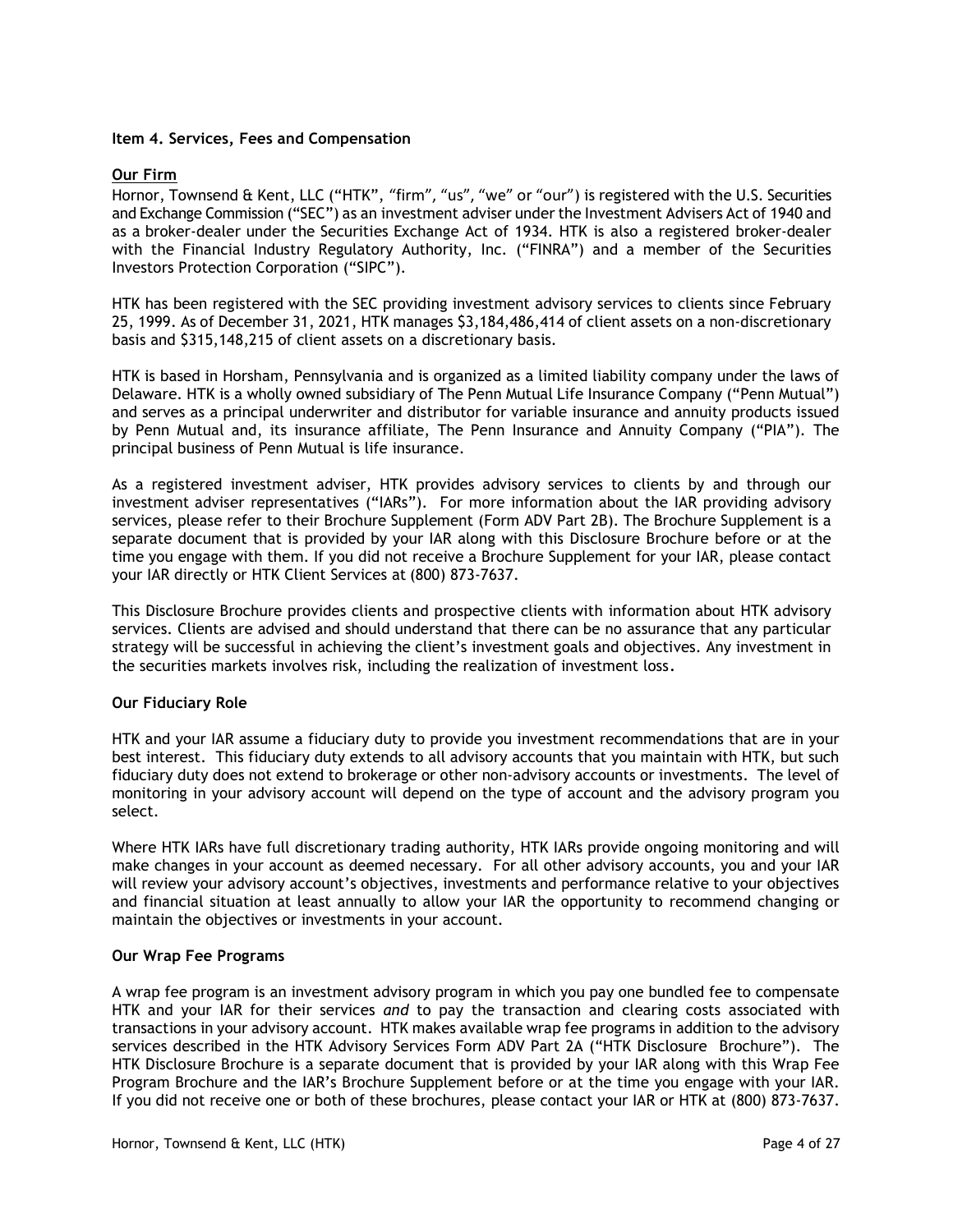HTK's Wrap Fee Programs offer such securities as mutual funds, stocks, bonds, exchange traded funds ("ETFs"), exchanged traded notes ("ETNs"), real estate investment trusts ("REITs"), unit investment trusts ("UITs"), and options on brokerage platforms. Transactions in each of these securities have trading costs associated with them. The wrap fee is not based directly upon the actual transaction or execution of the transactions in your account. Depending on the underlying investments and amount of transactions you expect to be executed in your account, a wrap fee account may cost you more than if you chose to pay separately for all of your transaction costs (e.g., pay the advisory fee plus all ticket charges).

HTK offers the following wrap fee programs. A more detailed description of each program is provided under the Description of Wrap Fee Programs heading below. Information related to fees and compensation for these programs may be found under the Fees and Compensation heading.

# HTK Wrap Fee Programs\*:

- 1. HTK Advisory Series Programs
	- HTK Professional Asset Management Program ("PAM")
	- HTK IAR as Portfolio Manager ("IAR as PM")
		- o HTK Discretionary Asset Management Account ("DMA")
		- o HTK Non-discretionary Asset Management Account (Mutual Fund Only) ("NDMA6")
		- o HTK Non-discretionary Asset Management Account ("NDMA7")
	- HTK Fee-Based Annuity ("FBA")
- 2. HTK Asset Management Program ("AMP")
- 3. HTK Digital Investment Management Program ("Smart Journey")

### \*Not all wrap fee programs are available to all IARs or all clients, and are subject to change.

In choosing one or more of the programs above, your IAR will work with you to assess your needs and investment objectives. Your IAR will collect information including, but not limited to, your investment goals, income requirements, time horizon, and tolerance for risk in order to tailor his or her recommendations to your needs and objectives. In order for HTK and your IAR to provide appropriate recommendations to you, it is important that you provide accurate and complete responses to the questions asked by the IAR. In addition, you need to inform your IAR and HTK of any changes in your investment objectives, personal circumstances, and any other information, if any, that affects your overall investment goals.

You may have the opportunity to impose reasonable restrictions on the securities purchased or the way your account is managed. You should understand that any restrictions can adversely affect the riskreward level of a portfolio. Please contact your IAR to discuss any allowable investment and/or account management restrictions allowable in the Wrap Fee Program(s) you have selected. Further details regarding your specific Wrap Fee Program can be found in your investment advisory agreement.

When opening an advisory account with the deposit of securities or the depositing of additional securities into an existing account, you should consider the fees or charges you have already paid in connection with these securities, such as commissions or front-end sales loads on mutual fund shares. You could potentially pay additional charges when depositing securities purchased on a commission basis into an advisory account.

HTK home office and supervisory personnel review, on a periodic basis, client wrap fee program advisory accounts and advisory services to identify situations that may warrant a more detailed review or specific action on behalf of a portfolio of a client. Such reviews include, but are not limited to, suitability, fees, investment results, etc. For the DMA and AMP programs in which HTK and the IAR have been granted discretionary trading authority, HTK also monitors for consistency: namely, that securities holdings are in line with the stated risk tolerance of the client and parameters established by HTK for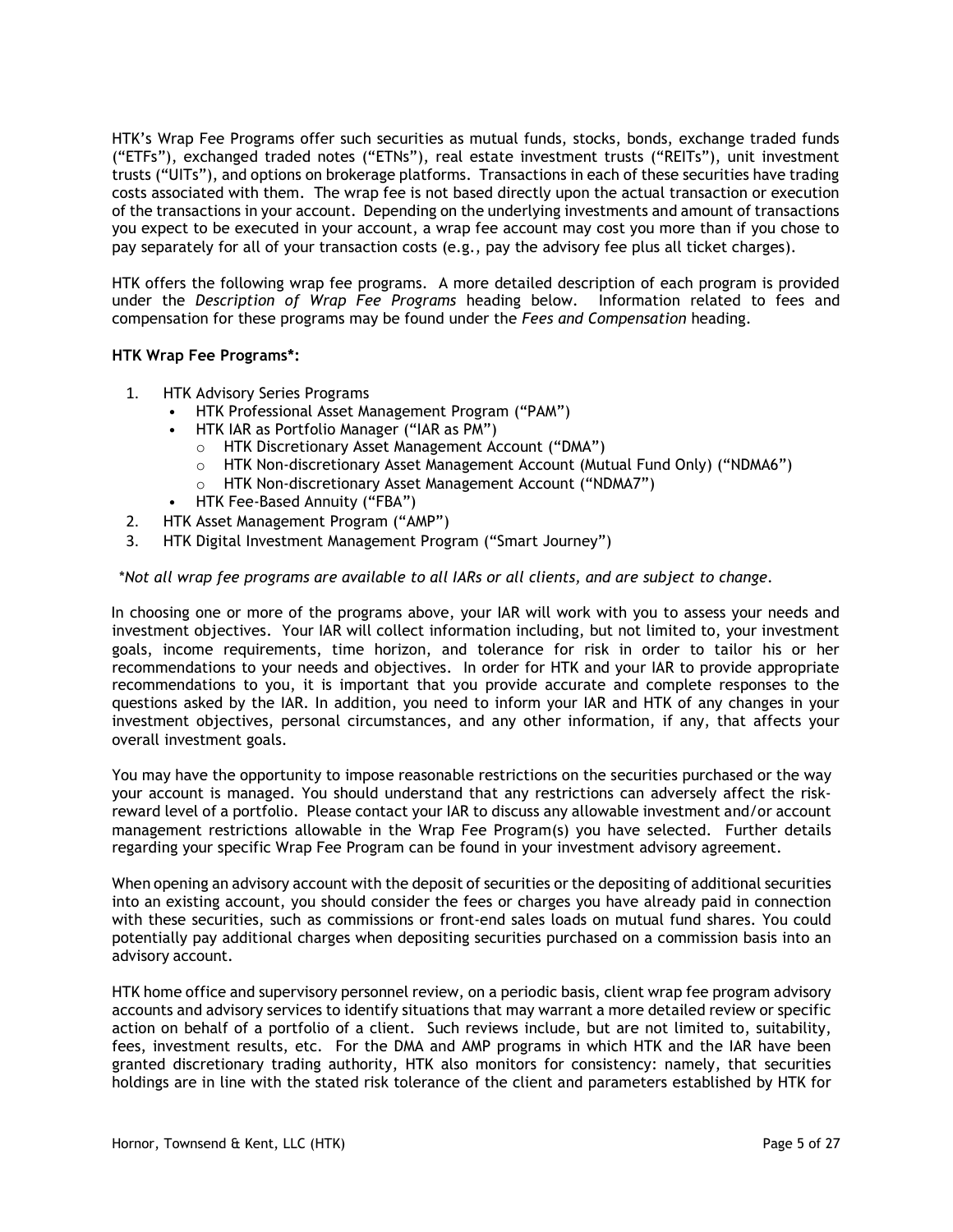the AMP and DMA program accounts. If the portfolio allocation is out of variance, the IAR together with the client will review to determine next steps and/or actions needed for the account.

The investment recommendations and advice offered by HTK and its IARs are not legal, tax, or accounting advice. Please consult with your personal attorney, tax professional, or accountant. Unless independent of their relationship with HTK, neither HTK nor its financial professionals are qualified and appropriately licensed to offer legal, tax, or accounting advice.

## Description of Wrap Fee Programs and Fees

HTK sponsors and currently offers the following Wrap Fee Programs.

# 1. HTK Advisory Series Programs

For the HTK Advisory Series programs, HTK entered into an agreement with Envestnet Portfolio Solutions, Inc. ("Envestnet" and/or "Program Provider"), a provider of wealth management software and services to financial advisors. Via this agreement, Envestnet provides technology, operational and administrative support services to HTK in connection with the HTK Advisory Series program accounts. Envestnet assists HTK with a variety of account processing and maintenance duties, including client account initiation and setup, client account trading and processing, custodial reconciliation, and the computation and preparation of client reports. HTK and Envestnet are not affiliated companies.

In some of the Programs, Envestnet serves as a Program Provider and primarily provides operational and administrative services such as performance reports, asset allocation models, website services, client proposals, and fee calculation services. In other Programs, Envestnet Portfolio Solutions, Inc., a wholly owned subsidiary of Envestnet, Inc. and a Registered Investment Advisor ("Envestnet Portfolio Solutions" and/or "Portfolio Manager"), serves as the Portfolio Manager and provides discretionary advice on client accounts.

### H TK Professional Asset Management Program ("PAM")

With the HTK PAM program, in consultation with your IAR, you can select from a variety of institutional asset managers on Envestnet, or create custom solutions by combining multiple managers (strategists or separately managed accounts ("SMAs")) in a single account. Portfolios offered by HTK for the PAM program are subject to our due diligence process and requirements. Neither HTK nor your IAR performs the ongoing discretionary asset management in your portfolio; this is done by the managers and/or strategists selected by you and your IAR within your PAM advisory account(s). IARs may be either Series 6 or 7 securities registered.

There are two options available within the PAM program: Multi-Manager and Single Strategist. The Single Strategist option also includes portfolios from the PMC Foundations series. These portfolios are a component of Envestnet and PMC's wealth advisory offerings for clients with smaller account balances. Please refer to the chart immediately below for further information.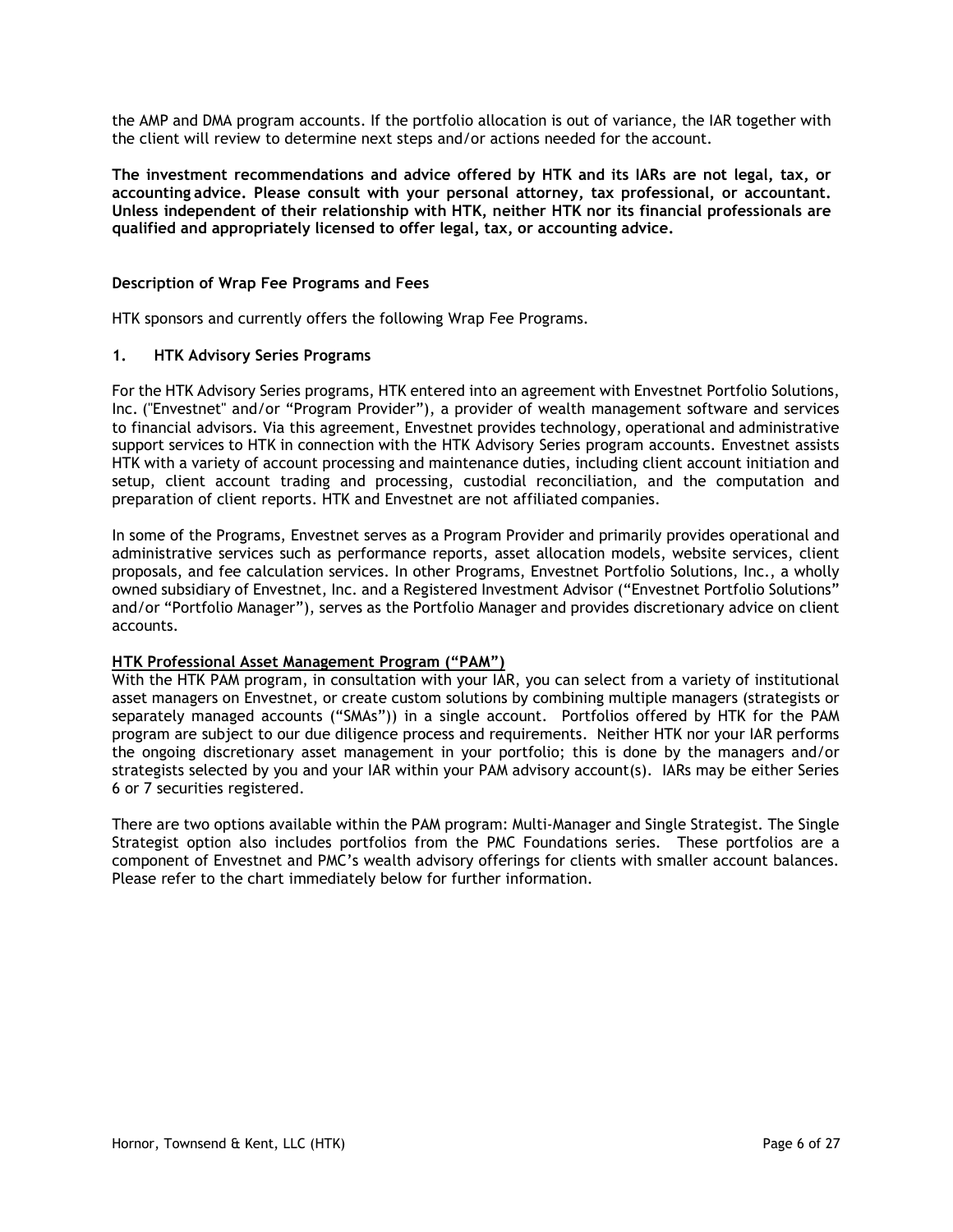|                                      | PAM: Multi-manager                                                                                                                                                                                                                                                                                                                   |                                                                                                                                                                                                                                                                                                                                                   |                                                                                                                                                                                                                                                                                                                                                             |
|--------------------------------------|--------------------------------------------------------------------------------------------------------------------------------------------------------------------------------------------------------------------------------------------------------------------------------------------------------------------------------------|---------------------------------------------------------------------------------------------------------------------------------------------------------------------------------------------------------------------------------------------------------------------------------------------------------------------------------------------------|-------------------------------------------------------------------------------------------------------------------------------------------------------------------------------------------------------------------------------------------------------------------------------------------------------------------------------------------------------------|
|                                      | Multi-strategist                                                                                                                                                                                                                                                                                                                     | Separately managed<br>accounts ("SMAs")**                                                                                                                                                                                                                                                                                                         | PAM: Single strategist                                                                                                                                                                                                                                                                                                                                      |
| Custodian                            | Pershing, LLC                                                                                                                                                                                                                                                                                                                        | Pershing, LLC                                                                                                                                                                                                                                                                                                                                     | Pershing, LLC                                                                                                                                                                                                                                                                                                                                               |
| Investment options                   | Mutual funds and/or<br><b>ETFs</b>                                                                                                                                                                                                                                                                                                   | Mutual funds, ETFs<br>and/or general<br>securities                                                                                                                                                                                                                                                                                                | Mutual funds and/or ETFs                                                                                                                                                                                                                                                                                                                                    |
| Minimum investment                   | \$50,000                                                                                                                                                                                                                                                                                                                             | Dependent on<br>investment manager                                                                                                                                                                                                                                                                                                                | \$25,000-\$50,000<br>\$5,000 for PMC Foundation<br>portfolios                                                                                                                                                                                                                                                                                               |
| Program summary                      | Receive access to a<br>variety of fund<br>strategists in a<br>single account.<br>Each strategist<br>offers a series of<br>risk-based asset<br>allocation mutual<br>fund and/or ETF<br>models ("Fund<br>Strategist<br>Portfolios") to<br>manage clients'<br>accounts based on<br>their investment<br>objective and risk<br>tolerance. | Receive access to a<br>variety of<br>specialized<br>institutional asset<br>managers that<br>provide clients with<br>customized<br>investment<br>portfolios built to<br>meet their needs<br>and objectives.<br>Benefits may<br>include individual<br>security ownership,<br>ease of portability<br>with in-kind<br>transfers, and tax<br>benefits. | Select a single strategist for a<br>single account. Each strategist<br>is responsible for selecting<br>both the asset allocation and<br>underlying investments for<br>their respective model<br>portfolios ("Fund Strategist<br>Portfolios")**.<br>PMC Foundation portfolios is a<br>small account solution within<br>the single strategist PAM<br>program. |
| Rebalancing                          | Client and IAR need to rebalance the<br>account as needed to maintain the overall<br>risk objective, but each strategist or SMA<br>investment manager will automatically<br>rebalance their portion of the client's<br>account.                                                                                                      |                                                                                                                                                                                                                                                                                                                                                   | Client accounts are rebalanced<br>automatically by the strategist,<br>along with any changes to the<br>underlying holdings and/or<br>allocations.                                                                                                                                                                                                           |
| Quarterly<br>performance reports     | Provided<br>Comprehensive performance is reported<br>both for the combined portfolio and for<br>each individual investment sleeve.                                                                                                                                                                                                   |                                                                                                                                                                                                                                                                                                                                                   | Provided                                                                                                                                                                                                                                                                                                                                                    |
| Tax or impact<br>overlay services*** | Both services available (for additional fee)                                                                                                                                                                                                                                                                                         |                                                                                                                                                                                                                                                                                                                                                   | Tax overlay services available<br>(for additional fee)                                                                                                                                                                                                                                                                                                      |

\*Separately Managed Account ("SMA"): SMAs available in the PAM program will invest primarily in individual stocks or bonds. At least 75% of either the assets or number of underlying investment vehicle types will be invested directly in stocks or bonds. These products primarily will represent a portfolio manager's representation of a single investment style, rather than reflect a diversified portfolio across multiple asset classes.

\*\*Fund Strategist Portfolios ("FSPs"): FSPs available in the PAM program hold at least 75% mutual fund and/or ETFs, and are allocated among multiple asset classes. ETFs may consist of Exchange-Traded Notes (ETNs). These products primarily will represent a portfolio manager's view on asset allocation for a total portfolio solution.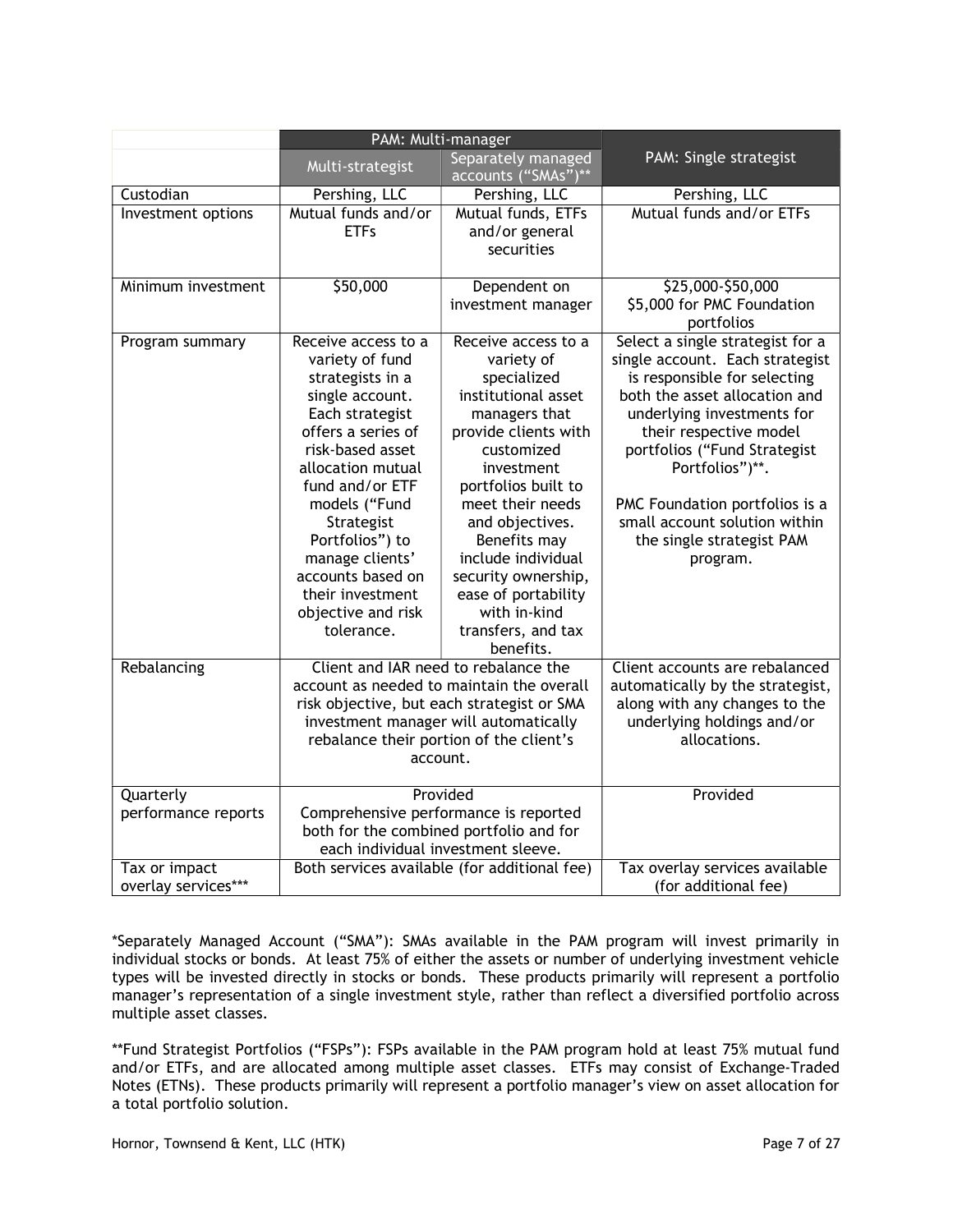\*\*\*Tax and/or Impact Overlay Services Fees: These services are optional and can be applied to either PAM strategist and/or SMA accounts. For the tax overlay service, this can be implemented for specific tax constraints (SMAs) or a specific tax sensitivity (PAM Strategist) for the managed account without causing material performance deviation on an after-tax basis, versus the selected product or target model. The impact overlay service can be implemented to align clients' values with their investments to minimize exposure to companies or industries whose business practices conflict with their personal convictions and/or for integrating ESG (environmental, social and governance) factors into investment decisions.

# HTK IAR as Portfolio Manager ("IAR as PM")

With the HTK IAR as PM program, your IAR may manage your assets on either a discretionary (limited to only those IARs who are approved by HTK for the DMA program) or non-discretionary basis, and create custom asset allocation models to meet your individual needs.

There are three options available within the IAR as PM program: Non-discretionary Asset Management Account (NDMA-6)-Mutual Fund Only; Non-Discretionary Asset Management Account (NDMA7); and Discretionary Asset Management Account (DMA). Please refer to the chart immediately below for further information.

|                      | IAR as PM:                                             | IAR as PM:              | IAR as PM:                            |
|----------------------|--------------------------------------------------------|-------------------------|---------------------------------------|
|                      | Non-Discretionary                                      | Non-Discretionary       | <b>Discretionary Asset Management</b> |
|                      | Asset Management                                       | <b>Asset Management</b> | Account (DMA)*                        |
|                      | Account (NDMA6)                                        | Account (NDMA7)         |                                       |
|                      | Mutual Fund Only                                       |                         |                                       |
|                      |                                                        |                         |                                       |
|                      | formally known as                                      | formally known as       | HTK preapproval required              |
|                      | <b>Fund Select Account</b>                             | <b>Unified Managed</b>  |                                       |
|                      | (FSA)                                                  | Account (UMA)           |                                       |
| <b>Type</b>          | Non-discretionary                                      | Non-discretionary       | Discretionary (only IAR               |
|                      | (IAR- and client-                                      | (IAR- and client-       | directed)                             |
|                      | directed)                                              | directed)               |                                       |
| Custodian            | Pershing, LLC                                          | Pershing, LLC           | Pershing, LLC                         |
| <b>IAR</b> required  | Series 6                                               | Series 7                | Series 7 and HTK preapproval          |
| securities licensing |                                                        |                         | required                              |
| Minimum              | \$75,000                                               |                         |                                       |
| investment           |                                                        |                         |                                       |
| Minimum client       | \$160                                                  |                         |                                       |
| fee                  |                                                        |                         |                                       |
| Account linking      | Yes, for breakpoints and to meet minimum account size. |                         |                                       |
|                      | Each linked account must be > \$25,000                 |                         |                                       |
| Investment           | Mutual funds only                                      | Mutual funds, ETFs      | Mutual funds, ETFs and/or             |
| options              |                                                        | and/or                  | general securities                    |
|                      |                                                        | general securities      |                                       |
| Program summary      | Both the client and                                    | Both the client and     | Client grants HTK and IAR             |
|                      | IAR manage the                                         | IAR manage the          | discretionary authority to            |
|                      | account in a                                           | account in a            | provide the following services        |
|                      | consultative                                           | consultative            | without prior consultation with       |
|                      | approach by                                            | approach by using       | the client: (1) purchase,             |
|                      | choosing a portfolio                                   | flexible portfolio      | exchange, sell and trade              |
|                      | of specific mutual                                     | modeling and            | securities in the account;            |
|                      | funds (with                                            | investment              | (2) reallocate the securities in      |
|                      | limitations) based on                                  | selections based on     | the account, and (3) provide          |
|                      | the client's                                           | the client's            | periodic rebalancing so that the      |
|                      | investment                                             | investment objective    | allocation of the assets remains      |
|                      |                                                        | and risk tolerance.     | consistent, within certain            |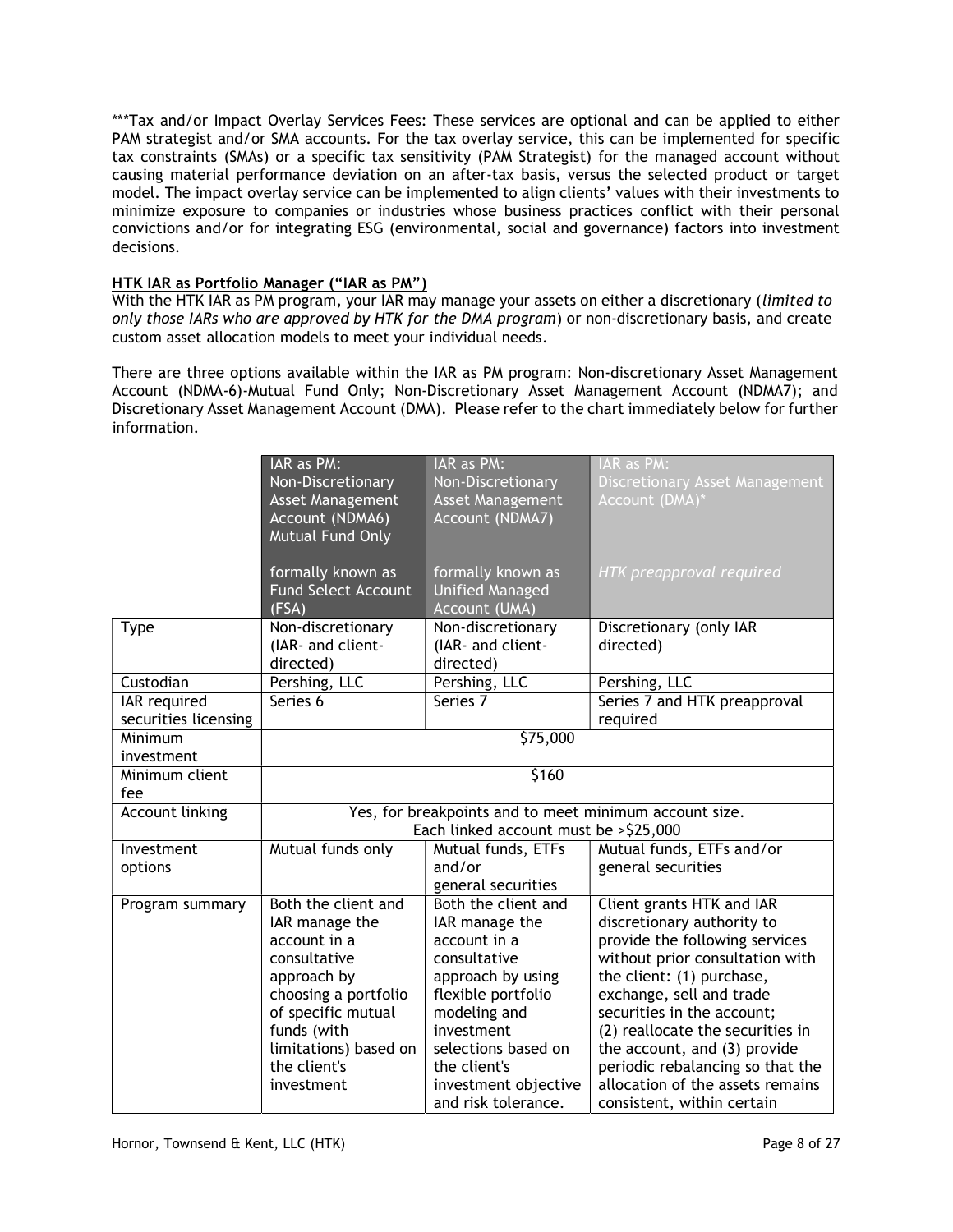|                                     | objective and risk<br>tolerance.                                                                       |                                                                                                        | parameters, with the client's<br>identified risk level. Clients<br>may also impose reasonable<br>restrictions on the management<br>of the account by notifying HTK<br>in writing. |
|-------------------------------------|--------------------------------------------------------------------------------------------------------|--------------------------------------------------------------------------------------------------------|-----------------------------------------------------------------------------------------------------------------------------------------------------------------------------------|
| Rebalancing                         | Client and IAR<br>rebalance the<br>account as needed<br>to maintain the<br>selected risk<br>objective. | Client and IAR<br>rebalance the<br>account as needed<br>to maintain the<br>selected risk<br>objective. | IAR rebalances the account as<br>needed to maintain the<br>selected risk objective.                                                                                               |
| Quarterly<br>performance<br>reports | Included                                                                                               |                                                                                                        |                                                                                                                                                                                   |

\*HTK DMA Program: DMA currently offers seven risk levels: Capital Preservation, Conservative, Conservative Growth, Moderate, Moderate Growth, Growth, and Aggressive Growth. Model asset allocations for the recommended risk level are provided to the client's IAR, based on historical risk and return characteristics. The IAR can use the model asset allocation or another allocation, so long as the other allocation falls within the client's risk tolerance band. DMA accounts are not permitted to use margin. Envestnet provides HTK with the platform technology and support including template asset allocation models and underlying investment research on mutual funds and ETFs. IARs use Envestnet and other firms' investment research and screening tools to make securities recommendations to clients. IARs will use an array of investment methodologies to provide advice to clients, and different clients whose accounts are in the same risk level can hold different securities in their accounts and have different performance from one another.

In addition to the market fluctuations typical with investing, the client's performance in DMA will depend significantly on the IAR's ability to determine an asset allocation and select securities. When appropriate, trades for this program will be aggregated (combined) when trading the same security across client accounts for the same IAR. This is to ensure clients of the same IAR receive the same price for a particular security and in fulfillment of HTK's duty to seek the best execution for its clients.

# HTK Fee-Based Annuity Platform ("FBA")

HTK's Fee Based Annuity platform partners with Fidx/Envestnet to provide HTK IARs a program to integrate insurance and protection strategies alongside investments. It offers a suite of fee-based annuities from a variety of insurance carriers. With the FBA program, you, in consultation with your IAR, have the ability to invest in annuities that are designed to be held in a fee based advisory account. Through the FBA program, your IAR will recommend an annuity with an investment allocation in the subaccounts along with any additional features and/or benefits made available in the annuity contract based on your risk profile, goals and/or objectives. HTK and the IAR will not have discretionary authority and you will have the ability to make all investment decisions. You and your IAR should discuss the timing and frequency of rebalancing the sub-accounts, if applicable, to maintain the asset allocation model. The minimum account size for the FBA program is generally \$10,000.

A variable annuity's ("VA") performance is based on its underlying sub-accounts. You will select which sub-accounts to invest in. Any benefits or guarantees available under the VA contract are subject to the claims paying ability of the insurance company issuing the contract. Optional benefits may incur additional charges and are subject to qualification or may not be available. You should carefully consider the investment objectives, risks, charges and expenses of the VA and the underlying fund options carefully before investing. Please refer to the applicable VA illustration, if available, the VA prospectus, and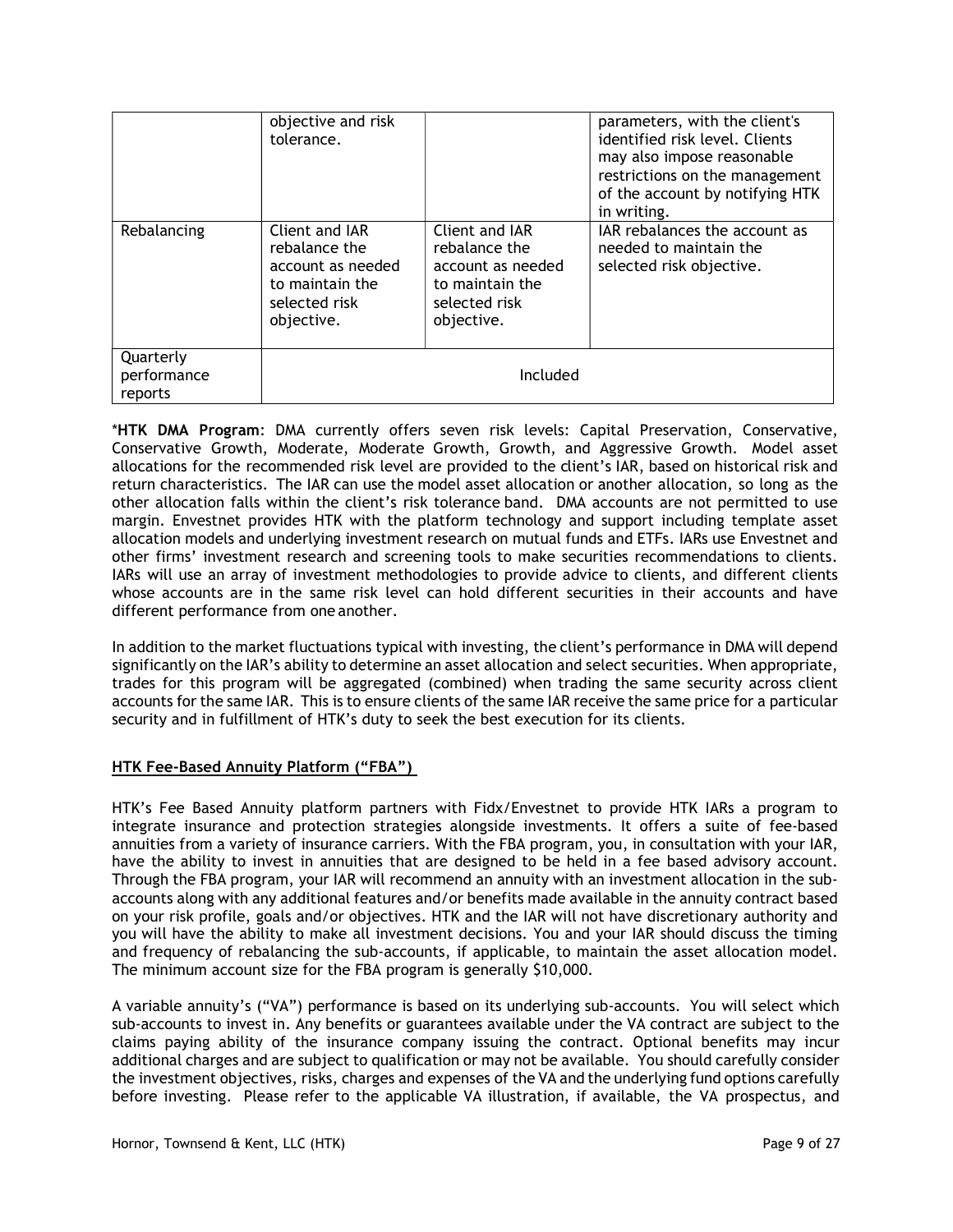prospectuses for the underlying sub-accounts. Carefully read all materials carefully before making a purchase.

You should be aware that the underlying sub-accounts cannot be purchased directly and that there may be limitations to the timing or frequency of reallocations between sub-accounts. Any and all annuities offered through HTK FBA are fee-based. No commission-based annuities are included.

# 2. HTK AMP

HTK AMP is a legacy asset management program utilizing stocks, bonds, mutual funds without a sales charge ("no load" or "load waived"), ETFs options and UITs. Only certain HTK IARs have been grandfathered and permitted to continue to open new advisory accounts within HTK AMP so it is not available to all clients.

With HTK AMP, your IAR may manage your assets on either a discretionary (limited to only mutual funds for those IARs who have been approved by HTK) or non-discretionary basis, and create custom asset allocation models to meet your individual needs. Please refer to your investment advisory agreement for account management terms and conditions (e.g. discretionary or non-discretionary). Your IAR will collect certain financial information from you, including your experience with investing, financial information, and risk tolerance. This information is used to create a personalized investment strategy and risk profile that seeks to meet your personal goals and objectives. A consultative approach is used in the selection of securities that make up both the initial investments and any ongoing rebalancing and reallocations needed within the account. Based on the information gathered during the profiling process, you and your IAR choose both the asset allocation strategy and select the securities to complete the portfolio allocation. Your IAR assists you regarding all investment decisions for HTK AMP and you agree to furnish to HTK and the IAR any information that might change the recommendations. You will receive a quarterly performance report for your AMP account(s).

Limited Discretion in AMP-Mutual Fund Only: IARs will use an array of investment methodologies to provide advice to clients, and different clients whose accounts are in the same risk level can hold different securities in their accounts and have different performance from one another. The client's performance in an AMP limited discretionary authority advisory account will depend significantly on the experience of the IAR and their ability to determine an asset allocation and select securities.

# 3. HTK Digital Investment Management Program ("Smart Journey")

Smart Journey is an HTK branded wrap fee program administered by Betterment LLC ("Betterment"), an SEC registered investment adviser, unaffiliated with HTK. In its relationship with Betterment, HTK also serves as a registered investment adviser. Betterment provides you discretionary, managed account services as Smart Journey's Sub-Adviser. Neither HTK nor your IAR performs the ongoing discretionary asset management in your portfolio; this is done by Betterment. Using exchange traded funds (ETFs) as a primary investment vehicle, Betterment employs a strategic asset allocation methodology to invest client assets. HTK performs due diligence on portfolios offered by Betterment through the Smart Journey program.

HTK, through your IAR, is responsible to work with you to collect all necessary information and documentation utilizing Betterment's internet-based platform (inclusive of any reasonable restrictions permitted that you may wish to impose on the management of your account) to assist you in selecting the appropriate investment strategy offered within the Smart Journey program, and to answer any questions you may have about the money manager or the managed portfolio. You then deposit funds or other assets in an appropriate account with Betterment and thereafter your funds will be invested according to your selected investment objectives and/or as recommended by a portfolio manager available within the Smart Journey program. HTK IARs will monitor the performance of your account and, as agreed upon with you, but no less than annually, will review your financial situation and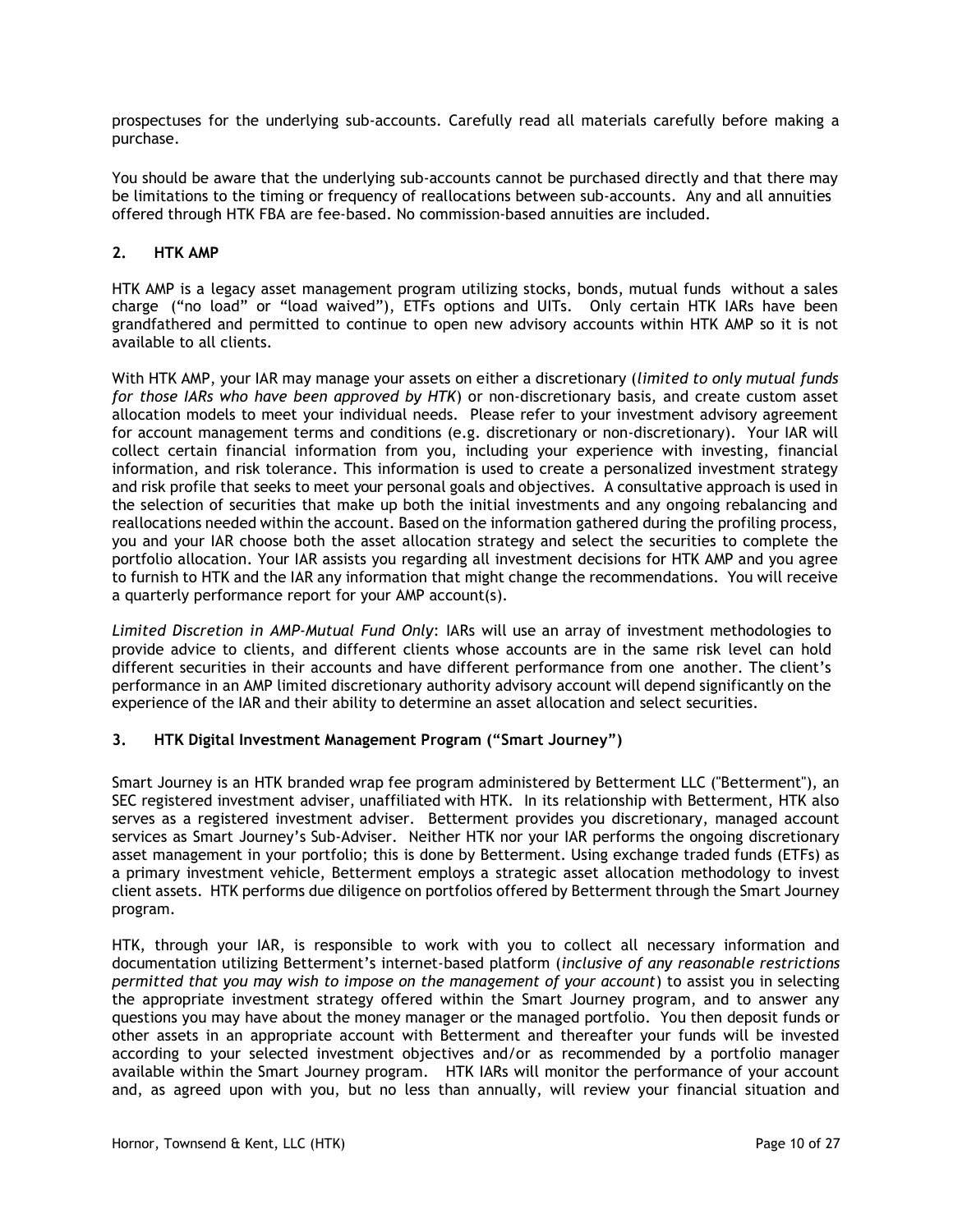objectives; communicate information to Betterment; and assist you in understanding and evaluating the services provided by Betterment.

Betterment Securities, a broker-dealer that is an affiliate of Betterment, is the broker-dealer and custodian for your account(s) in the Smart Journey program. Betterment's website is the primary access point for your account(s) and it is important to understand that their website has, in the past, been inaccessible for brief periods of time during extreme market volatility. You should carefully review additional information about Betterment and the wrap fee program offered as part of Betterment's "Third Party Advised Clients" ("Betterment for Advisors") institutional platform which is found in Betterment's Form ADV Part 2A, Appendix 1 (Wrap Fee Brochure Supplement).

#### Fees and Compensation

A wrap fee program is an investment advisory program in which you pay one bundled fee ("wrap fee") to compensate HTK and your IAR for their services and to pay the transaction and clearing costs associated with transactions in your advisory account. You should understand that when opening a Wrap Fee Program account(s) with HTK there are additional fees and/or charges that may be imposed by the custodian. These fees and charges will include standard account administrative fees such as electronic fund and wire transfer charges, annual IRA custodial fees, termination fees, and other miscellaneous charges incurred in the normal course of business.

You may pay more or less for advisory services, execution of transactions, custody, and reporting than other advisory programs offered by HTK or other investment advisers, or if investment advisory, execution, custody and reporting services were purchased separately. The factors that bear upon the relative costs of any advisory program include, but are not limited to, the number of and timing of transactions, types of security purchased or sold, advisory fees, custody charges, administrative charges, research costs, and promotion material costs. These and other factors affect the cost of obtaining these services separately.

#### 1. HTK Advisory Series Programs

### Wrap Fee schedule for PAM Programs; Multi-manager and Single Strategist (excluding PMC Foundations portfolios)

The Total Maximum Wrap Fee is comprised of the Program (Sponsor) Fee plus the IAR fee that you and your IAR agree upon plus Manager Fee (e.g. the fee assessed by any strategist or SMA investment manager) plus any Tax and/or Impact Overlay Services Fees). Please also refer to your HTK investment advisory agreement for further details.

The Program (Sponsor) Fee includes all the Envestnet services provided, such as the proposal generation platform, research and analytical tools for the investment solutions, ongoing monitoring of accounts, billing, and performance reporting (on demand and quarterly). This fee also includes all the Pershing trading costs and custody services. HTK receives the Program Fee paid by you.

The Manager Fee will only apply when using PAM strategist and/or SMA investment managers. For the PAM strategists, it covers the investment management of the model portfolio, which is separate from the mutual fund/ETF expenses of the underlying holdings. For the SMAs, it covers the management of the portfolio. Also, this fees includes the data integration and ongoing research provided by Envestnet through the platform.

Tax and/or Impact Overlay Services Fees: These services are optional and can be applied to either PAM strategist and/or SMA accounts. Please consult with your IAR as to whether these services may be appropriate based on your individual needs. Tax and/or Impact Overlay Service Fees generally start at 0.10% and may be less dependent on total PAM and/or SMA account asset values. These services are provided by Envestnet.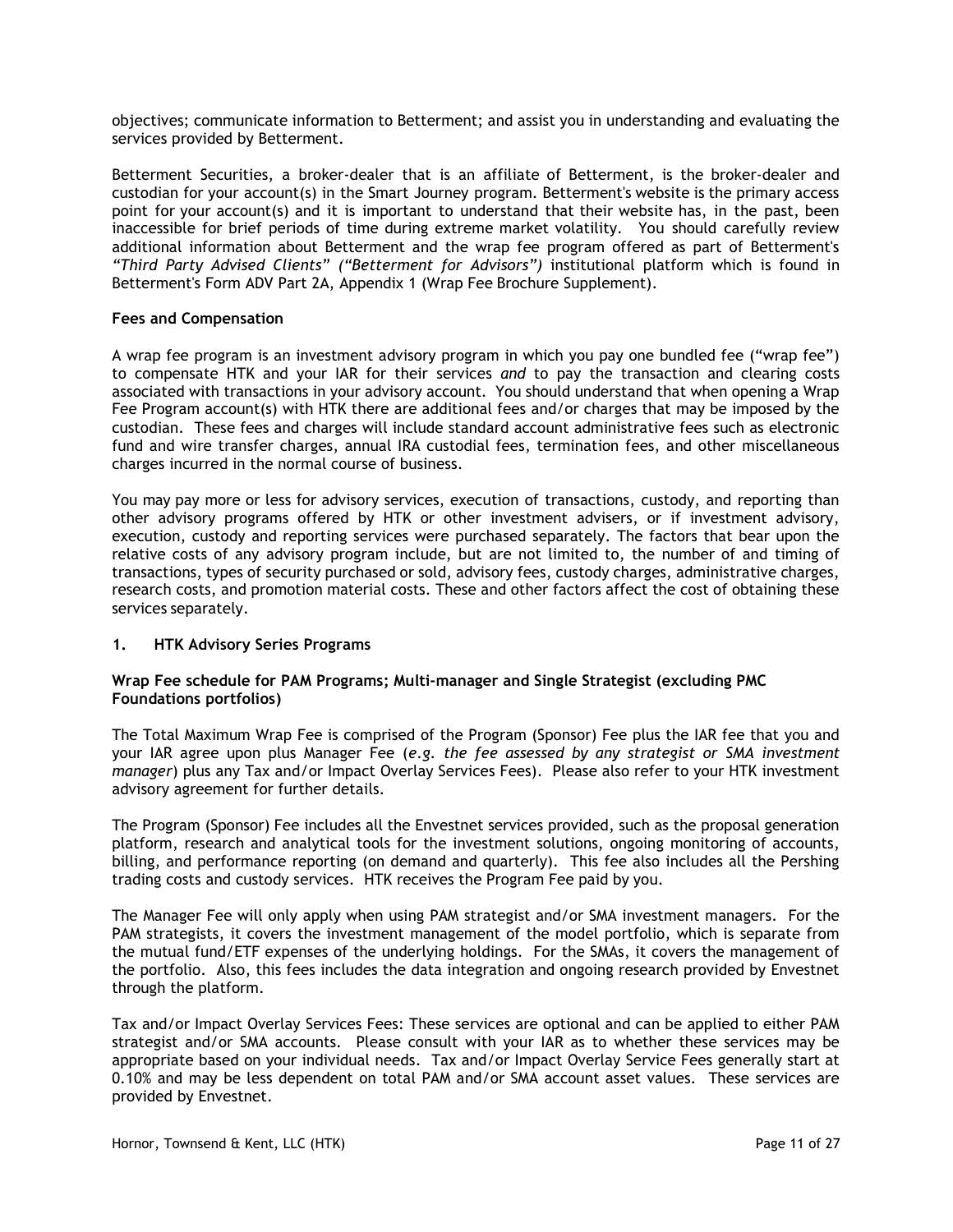| <b>PAM Account Fee Schedule</b> |               |                      |
|---------------------------------|---------------|----------------------|
| <b>Account Size/Tiers</b>       | Program       | <b>Total Maximum</b> |
| Level begin to level end*       | (Sponsor) fee | Wrap Fee             |
| \$0 to \$100,000                | 0.23%         | 2.50%                |
| \$100,000 to \$250,000          | 0.23%         | 2.35%                |
| \$250,000 to \$500,000          | 0.23%         | 2.20%                |
| \$500,000 to \$1,000,000        | 0.22%         | 2.05%                |
| \$1,000,000 to \$2,500,000      | 0.21%         | 1.95%                |
| \$2,500,000 to \$5,000,000      | 0.20%         | 1.90%                |
| \$5,000,000 to \$10,000,000     | 0.19%         | 1.80%                |
| \$10,000,000 to \$25,000,000    | 0.18%         | 1.75%                |
| \$25,000,000 to \$50,000,000    | 0.17%         | 1.75%                |
| $$50,000,000 +$                 | 0.16%         | 1.75%                |
| Annual minimum client fee**     | \$200         |                      |

\*Clients should consult with their IAR to determine if they are receiving all eligible fee breakpoints. Retroactive basis-fee charged based on cumulative assets. Each breakpoint will be reached with the next additional dollar.

\*\*The annual minimum client fee is assessed when the calculated quarterly advisory fee falls below this minimum fee. This fee is charged on each client account or all accounts in the aggregate if accounts are linked.

## Wrap Fee schedule for PAM: Single Strategist - PMC Foundations portfolios:

The Total Maximum Wrap Fee is comprised of the Program (Sponsor) Fee plus the IAR fee that you and your IAR agree upon. Please also refer to your HTK investment advisory agreement for further details.

The Program (Sponsor) Fee includes all the Envestnet services provided, such as the proposal generation platform, research and analytical tools for the investment solutions, ongoing monitoring of accounts, billing, and performance reporting (on demand and quarterly). This fee also includes all the Pershing trading costs and custody services. HTK receives the Program Fee paid by you.

| PAM-Single Strategist/PMC Foundations Fee Schedule    |                 |                               |  |
|-------------------------------------------------------|-----------------|-------------------------------|--|
| <b>Account Size/Tiers</b><br>Level begin to level end | Program<br>fee. | <b>Total Maximum Wrap Fee</b> |  |
| \$0 to \$100,000                                      |                 | 1.75%                         |  |
| \$100,000 to \$250,000                                |                 | 1.60%                         |  |
| \$250,000 to \$500,000                                |                 | 1.45%                         |  |
| \$500,000 to \$1,000,000                              | 0.30%           | 1.30%                         |  |
| \$1,000,000 to \$2,500,000                            |                 | 1.20%                         |  |
| \$2,500,000 to \$5,000,000                            |                 | 1.15%                         |  |
| \$5,000,000 to \$10,000,000                           |                 | 1.05%                         |  |
| $$10,000,000 +$                                       |                 | 1.00%                         |  |
| Annual minimum fee*                                   | 540             |                               |  |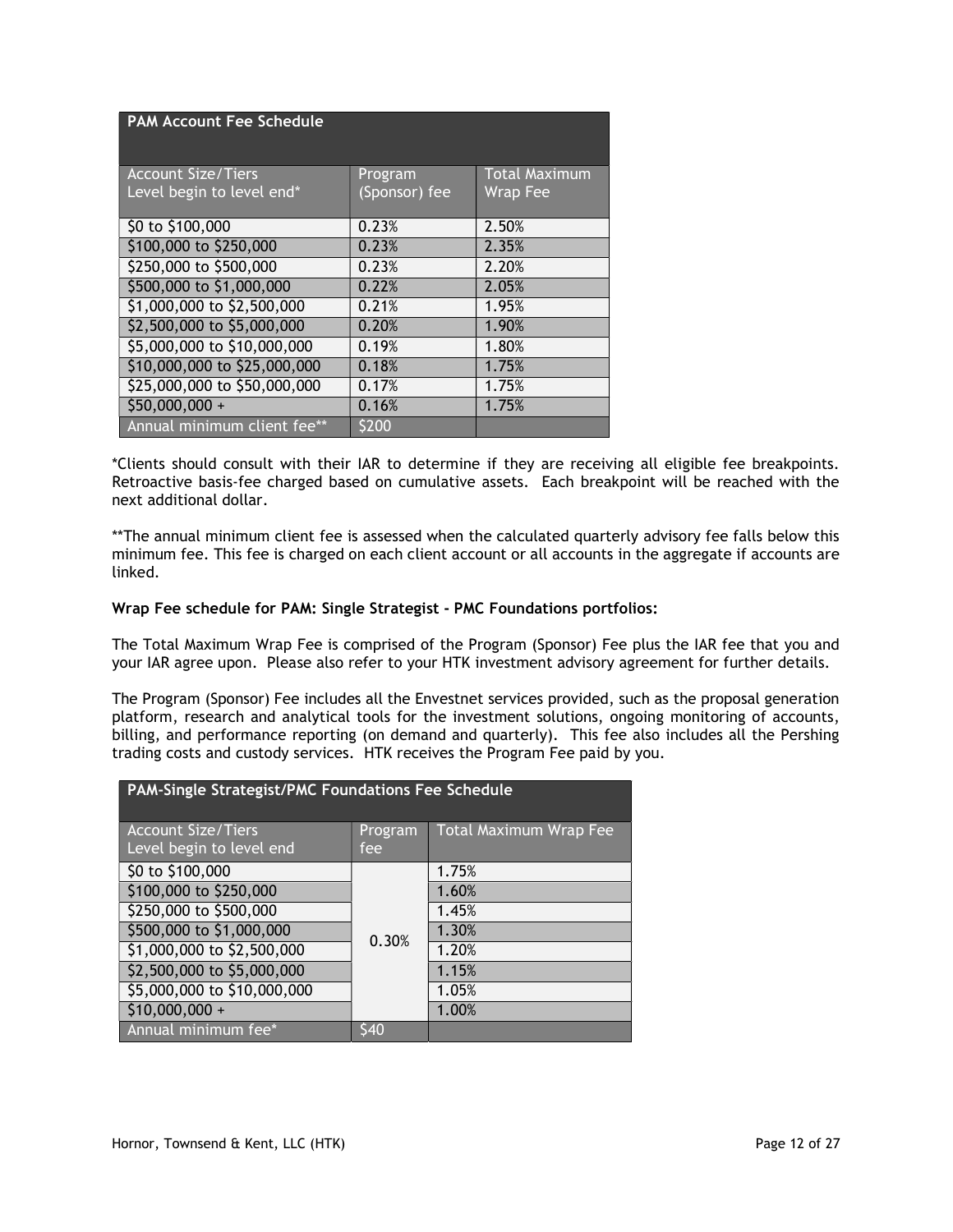\* The annual minimum client fee is assessed when the calculated quarterly advisory fee falls below this minimum fee. This fee is charged on each client account or all accounts in the aggregate if accounts are linked.

Certain Strategists pursue an investment strategy that uses underlying mutual funds or ETFs advised by the Strategist or its affiliate(s) ("Proprietary Funds"). In these situations, the Strategist or its affiliate(s) will receive fees from the Proprietary Funds for serving as investment advisor or other service provider to the Proprietary Fund, as detailed in the Proprietary Fund's prospectus. These fees will be in addition to the model provider fees that a Strategist receives in PAM and they create a financial incentive for the Strategist to use Proprietary Funds. Clients should discuss any questions with or request further information from their IAR concerning the use of Proprietary Funds in model portfolios or the conflict of interest this creates.

# Wrap Fee schedule for IAR as PM Program:

The Total Maximum Wrap Fee is comprised of the Program (Sponsor) Fee plus the IAR fee that you and your IAR agree upon. Please also refer to your HTK investment advisory agreement for further details.

The Program (Sponsor) Fee includes all the Envestnet services provided, such as the proposal generation platform, research and analytical tools for the investment solutions, ongoing monitoring, billing, and performance reporting (on demand and quarterly). This fee also includes all the Pershing trading costs and custody services. HTK receives the Program Fee paid by you.

| IAR as PM Program Fee Schedule                         |             |                                         |  |
|--------------------------------------------------------|-------------|-----------------------------------------|--|
| <b>Account Size/Tiers*</b><br>Level begin to level end | Program Fee | <b>Total Maximum</b><br><b>Wrap Fee</b> |  |
| \$0 to \$100,000                                       | 0.13%       | 1.75%                                   |  |
| \$100,000 to \$250,000                                 | 0.13%       | 1.60%                                   |  |
| \$250,000 to \$500,000                                 | 0.13%       | 1.45%                                   |  |
| \$500,000 to \$1,000,000                               | 0.12%       | 1.30%                                   |  |
| \$1,000,000 to \$2,500,000                             | 0.11%       | 1.20%                                   |  |
| \$2,500,000 to \$5,000,000                             | 0.10%       | 1.15%                                   |  |
| \$5,000,000 to \$10,000,000                            | 0.08%       | 1.05%                                   |  |
| \$10,000,000 to \$25,000,000                           | 0.06%       | 1.00%                                   |  |
| \$25,000,000 to \$50,000,000                           | 0.05%       | 1.00%                                   |  |
| \$50,000,000 +                                         | 0.04%       | 1.00%                                   |  |
| Annual minimum client fee**                            | \$160       |                                         |  |

\*Clients should consult with their IAR to determine if they are receiving all eligible fee breakpoints. Retroactive basis-fee charged based on cumulative assets. Each breakpoint will be reached with the next additional dollar.

\*\* The annual minimum client fee is assessed when the calculated quarterly advisory fee falls below this minimum fee. This fee is charged on each client account or all accounts in the aggregate if accounts are linked.

Please find below additional information about fees and billing for the HTK Advisory Series Programs.

 $\circ$  Initial fees are charged on the date the assets fund the account (inception date) and are based on the asset value on that date. This fee is charged in advance and will cover the period from the inception date through the last day of the billing quarter and will be prorated accordingly. Pro-rata fees are processed monthly.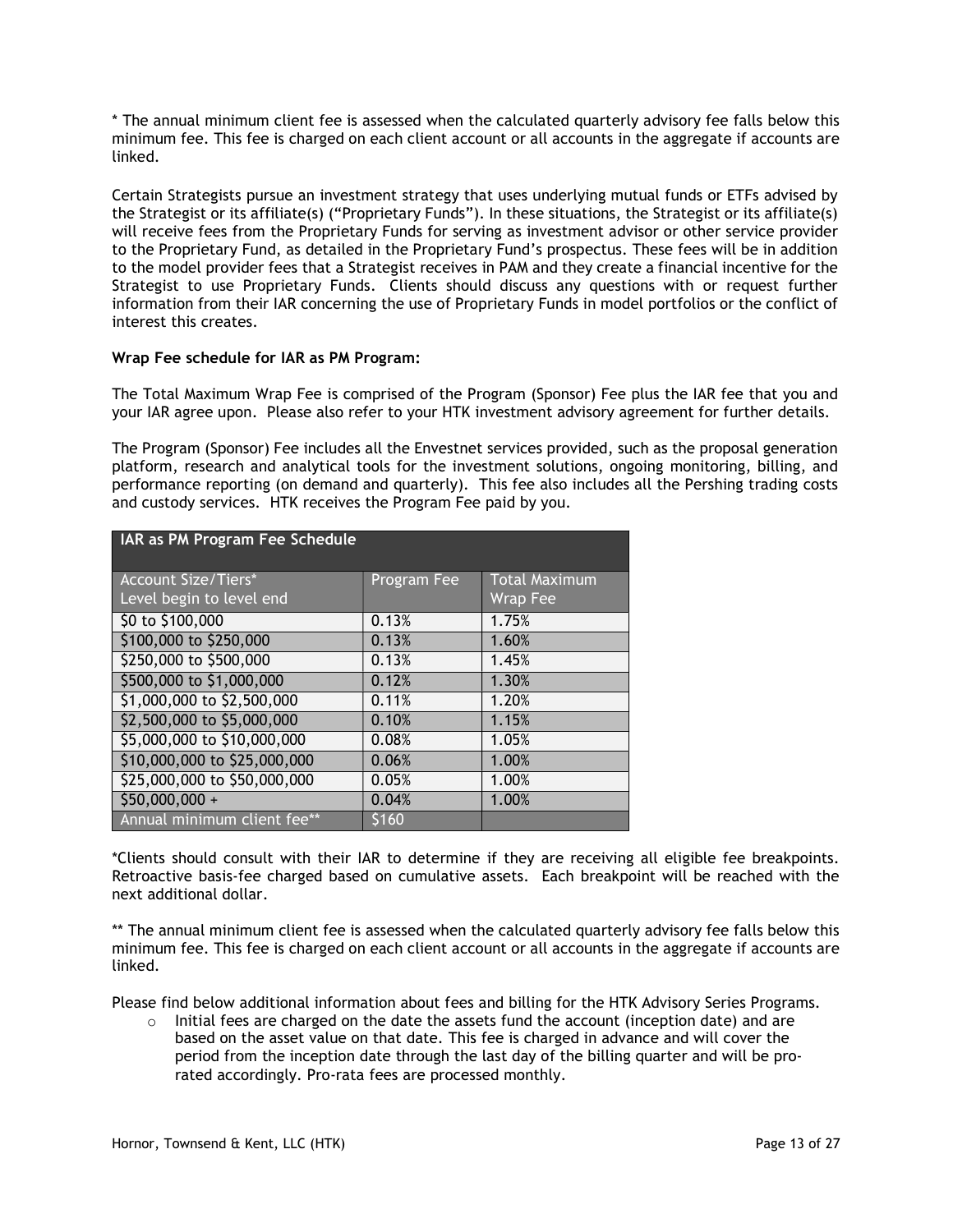- $\circ$  Quarterly fees are deducted from your account on a quarterly basis in advance of the quarter, in accordance with your investment advisory agreement. The quarterly fee is based on the average daily balance of the account during the previous quarter. The quarterly advisory fees are processed in January, April, July and October.
- o All trading fees (ticket charges) are included in the Program Fee.
- $\circ$  All 12b-1 payments (if any) that are associated with mutual funds in HTK Advisory Series accounts are credited back to you. You will see these payments periodically on your statements when Pershing receives them from the mutual fund companies.
- $\circ$  All C-share mutual funds can be held as an accommodation in the IAR as PM program. However, these positions must be excluded from billing in the proposal so no fees will be assessed on them.

Your HTK Investment Advisory Agreement for any Wrap Fee programs that you may be invested can be terminated by either party upon written notice to the other party. If a Program Account is to be liquidated as the result of a termination notice, a reasonable timeframe may be required in order to liquidate assets. You will receive a pro-rated refund of any quarterly advisory fees assessed, based upon the number of days remaining in the quarter, after the termination date. Subject to the payment of any outstanding fees, proceeds will be payable to you within sixty (60) days of liquidation. Termination of the Agreement will not affect the liabilities or obligations of the parties arising from transactions initiated prior to termination.

# 2. HTK Fee Based Annuity Platform ("FBA")

Variable annuities include separate layers of fees. These include fees charged by or through the insurance company at the "contract level," as well as, fees associated with the underlying insurance products. Please refer to the prospectus for important information about the product and for detailed information about your specific variable annuity. For information related to fee charged by HTK, please refer to the chart immediately below.

| Fee Based Annuity Platform Fee Schedule |             |                 |  |
|-----------------------------------------|-------------|-----------------|--|
| <b>Account Size/Tiers</b>               | Client Min. | Client Max. Fee |  |
| Level begin to level end                | Fee         |                 |  |
| \$0 to \$100,000                        | 0.50 %      | 1.75%           |  |
| \$100,000 to \$250,000                  | 0.50%       | 1.60%           |  |
| \$250,000 to \$500,000                  | 0.50 %      | 1.45%           |  |
| \$500,000 to \$1,000,000                | 0.50 %      | 1.30%           |  |
| \$1,000,000 to \$2,500,000              | 0.45%       | 1.20%           |  |
| \$2,500,000 to \$5,000,000              | 0.40%       | 1.15%           |  |
| \$5,000,000 to \$7,500,000              | 0.40%       | 1.05%           |  |
| Annual minimum client fee*              | \$250       |                 |  |

\*The annual minimum client fee is assessed when the calculated quarterly advisory fee falls below this minimum fee. This fee is charged on each client account.

### 3. HTK AMP

HTK AMP is a legacy asset management program utilizing stocks, bonds, mutual funds without a sales charge ("no load" or "load waived"), ETFs, options, and UITs. Only certain HTK IARs have been grandfathered and permitted to continue to open new advisory accounts within the HTK AMP Program so it is not available to all clients.

The Total Maximum Wrap Fee is comprised of the Program (Sponsor) Fee plus the IAR fee that you and your IAR agree upon. Please also refer to your HTK investment advisory agreement for further details.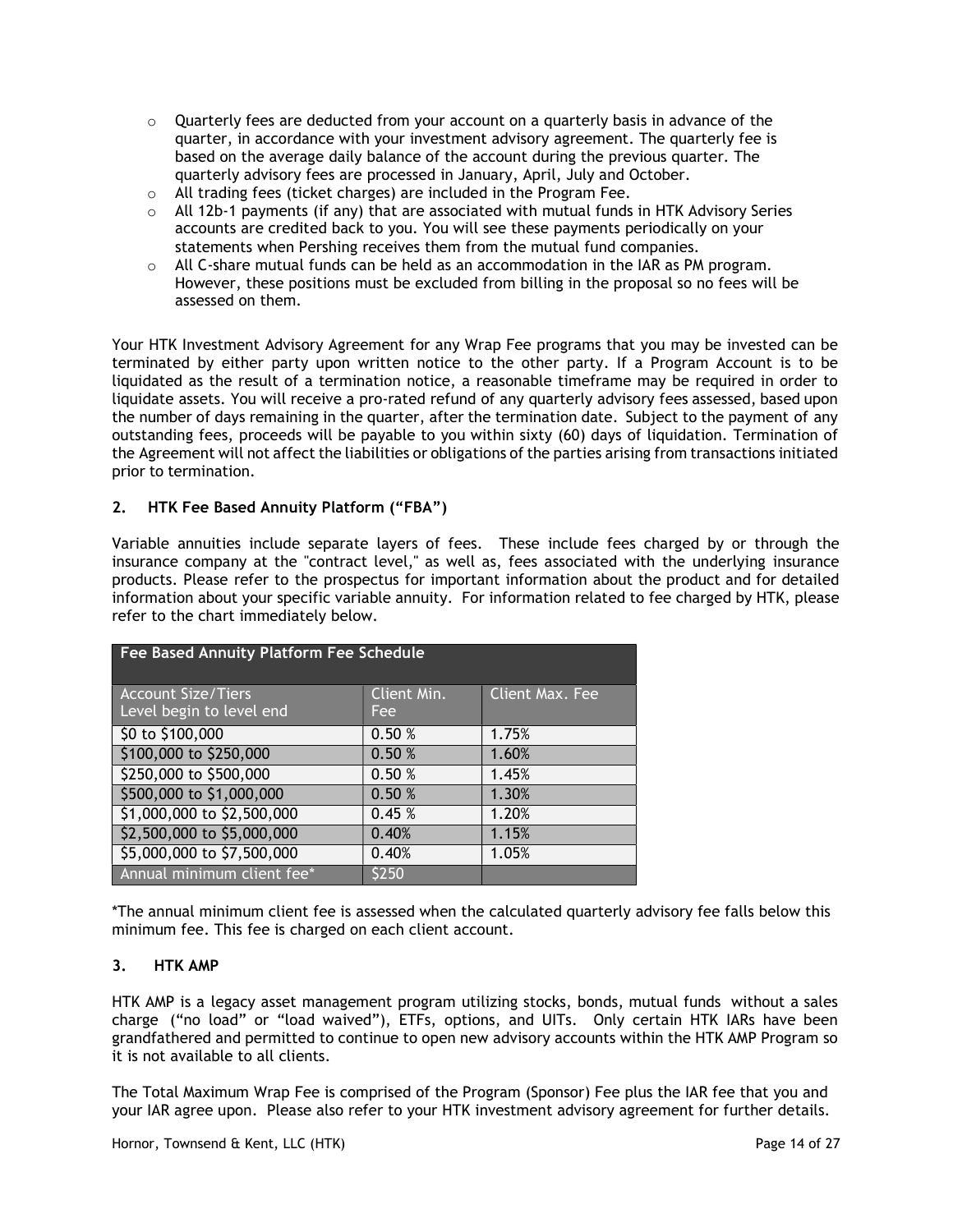The Program (Sponsor) Fee includes advice, management, and monitoring services provided in connection with HTK AMP accounts. Pershing, LLC (the clearing broker-dealer for AMP) also receives a portion of the Wrap Fee for providing trading costs, client billing and performance reporting. Envestnet receives a portion of the Wrap Fee for providing monitoring services for HTK AMP accounts. HTK entered into a separate arrangement with Envestnet in order to provide account variance monitoring for AMP accounts held directly on Pershing, LLC's managed account platform.

| HTK AMP Fee Schedule                                   |             |                                   |  |  |
|--------------------------------------------------------|-------------|-----------------------------------|--|--|
| <b>Account Size/Tiers*</b><br>Level begin to level end | Program Fee | <b>Total Maximum Wrap Fee</b>     |  |  |
| \$0 to \$100,000                                       | 0.10%       | 1.75%                             |  |  |
| \$100,000 to \$250,000                                 | 0.10%       | 1.60%                             |  |  |
| \$250,000 to \$500,000                                 | 0.09%       | 1.45%                             |  |  |
| \$500,000 to \$1,000,000                               | 0.07%       | 1.30%                             |  |  |
| \$1,000,000 to \$2,500,000                             | 0.05%       | 1.20%                             |  |  |
| \$2,500,000 to \$5,000,000                             | 0.04%       | 1.10%                             |  |  |
| \$5,000,000 to \$7,500,000                             | 0.04%       | 1.00%                             |  |  |
| \$7,500,00 to 10,000,000                               | 0.04%       | 0.90%                             |  |  |
| \$10,000,000 and above                                 | 0.04%       | Negotiable not to exceed<br>1.75% |  |  |
| Annual minimum client fee**                            | \$140       |                                   |  |  |

\*Clients should consult with their IAR to determine if they are receiving all eligible fee breakpoints. Retroactive basis-fee charged based on cumulative assets. Each breakpoint will be reached with the next additional dollar.

\*\*The annual minimum client fee is assessed when the calculated quarterly advisory fee falls below this minimum fee. This fee is charged on each client account.

The Wrap Fee is payable quarterly in advance. The initial quarterly fee is based on the initial account balance and prorated for the number of days remaining in the quarter, if applicable. All ongoing quarterly fees are based on the Account value as of the last day of the previous calendar quarter. Quarterly fees are adjusted for any withdrawals and/or deposits of \$5,000 or more that occurred within the account during the previous quarter.

### 4. HTK Smart Journey

For HTK Smart Journey Program, HTK may charge a fee up to 1.00 percent of your account's value. A portion of this fee is paid to your IAR. This fee does include Betterment's program fee. For further details, please see Betterment's Form ADV Part 2A, Appendix 1 (Wrap Fee Brochure Supplement), investment advisory agreement and account opening documents. Each of our IARs negotiates their own management fee schedule, however Betterment's management fee charged in connection with their services are disclosed in Betterment's advisory agreement.

The Total Maximum Wrap Fee of 1.00% is comprised of a flat Program (Sponsor) Fee of 0.25% plus the IAR fee that you and your IAR agree upon. Please also refer to your HTK investment advisory agreement for further details. HTK and your IAR split the IAR fee portion of the Wrap Fee in accordance with HTK's agreement with your IAR.

The Program (Sponsor Fee) includes all the Betterment services provided, ongoing monitoring, billing, and performance reporting (on demand and quarterly). This fee also includes all the Betterment trading costs and custody services.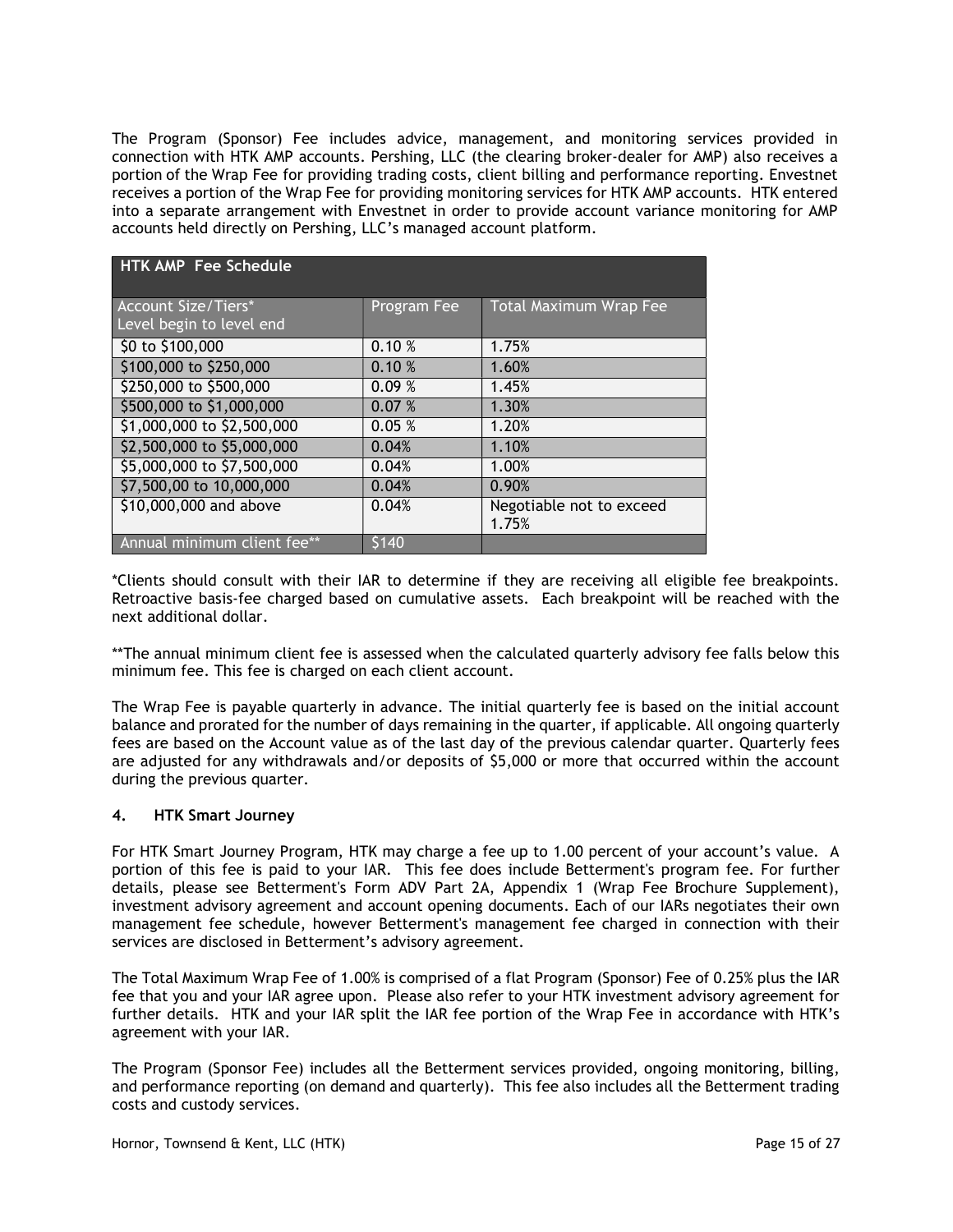The Investment Advisory Agreement can be terminated by either party upon written notice to the other party. If a Program Account is to be liquidated as the result of a termination notice, a reasonable timeframe may be required in order to liquidate assets. Clients will receive a pro-rated refund of any quarterly advisory fees assessed, based upon the number of days remaining in the quarter after the termination date. Subject to the payment of any outstanding fees, proceeds will be payable to the client within sixty (60) days of liquidation. Termination of the Agreement will not affect the liabilities or obligations of the parties arising from transactions initiated prior to termination.

#### Investments in Funds

Clients should be aware that when assets are invested in shares of mutual funds, ETFs, closed-end funds, UITs, or other pooled investment vehicles, the client will pay both the direct management fees to HTK for its services in connection with these investments and, indirectly, the client's pro-rata share of any internal management fees or expenses related to owning those investments. The client has the ability to invest directly in these securities without incurring the fees charged by HTK. An explanation of the fees and expenses associated with these investments, along with other important information, is contained in the prospectus, disclosures and/or other information provided by the investment provider to clients.

In addition, there can be tax consequences for fund share redemptions made by or on behalf of clients, as well as deferred sales charges or redemption fees. Short-term redemption fees can be applied if a fund has been held for less than three (3) months.

#### Investments in Insurance Products

The advisory fees payable to HTK are separate from additional fees which are payable to the insurance carrier or pursuant to the terms governing the insurance products. HTK reserves the right to pass on to the client all fees and other charges imposed by the carrier, the insurance products and/or any related transactions in connection with the client's account. Please consult the prospectus, insurance contract, and any related fee schedules provided by the carrier for the respective insurance products for more information regarding their fees.

### C ompensation for Recommending the Wrap Fee Program

HTK and the IAR receive compensation as a result of recommending the your participation in any of HTK's Wrap Fee programs. The amount of this compensation is more or less than what the you would pay if the you participated in other HTK programs or paid separately for investment advice, brokerage, and other services. Therefore, there is a financial incentive for the IAR to recommend a HTK Wrap Fee Program over other programs or services offered by HTK.

### Performance-Based Fees and Side-by-Side Management

HTK and our IARs do not receive performance-based fees. A performance-based fee is an advisory fee that compensates the advisor for the advisor's success in managing his client's money or "a fee based on the share of the capital gains and appreciation of a client's funds." A performance-based fee may induce an advisor to take greater and undue risks with client's funds in an attempt to generate higher compensation to the advisor.

### Item 5. Account Requirements and Types of Clients

HTK primarily serves in its Wrap Fee programs individuals, high net worth individuals, trusts, businesses, and charitable organizations as well as the retirement assets of individuals and businesses, including, individual retirement accounts (IRAs), IRC 403(b) and 457 programs as well as in limited circumstances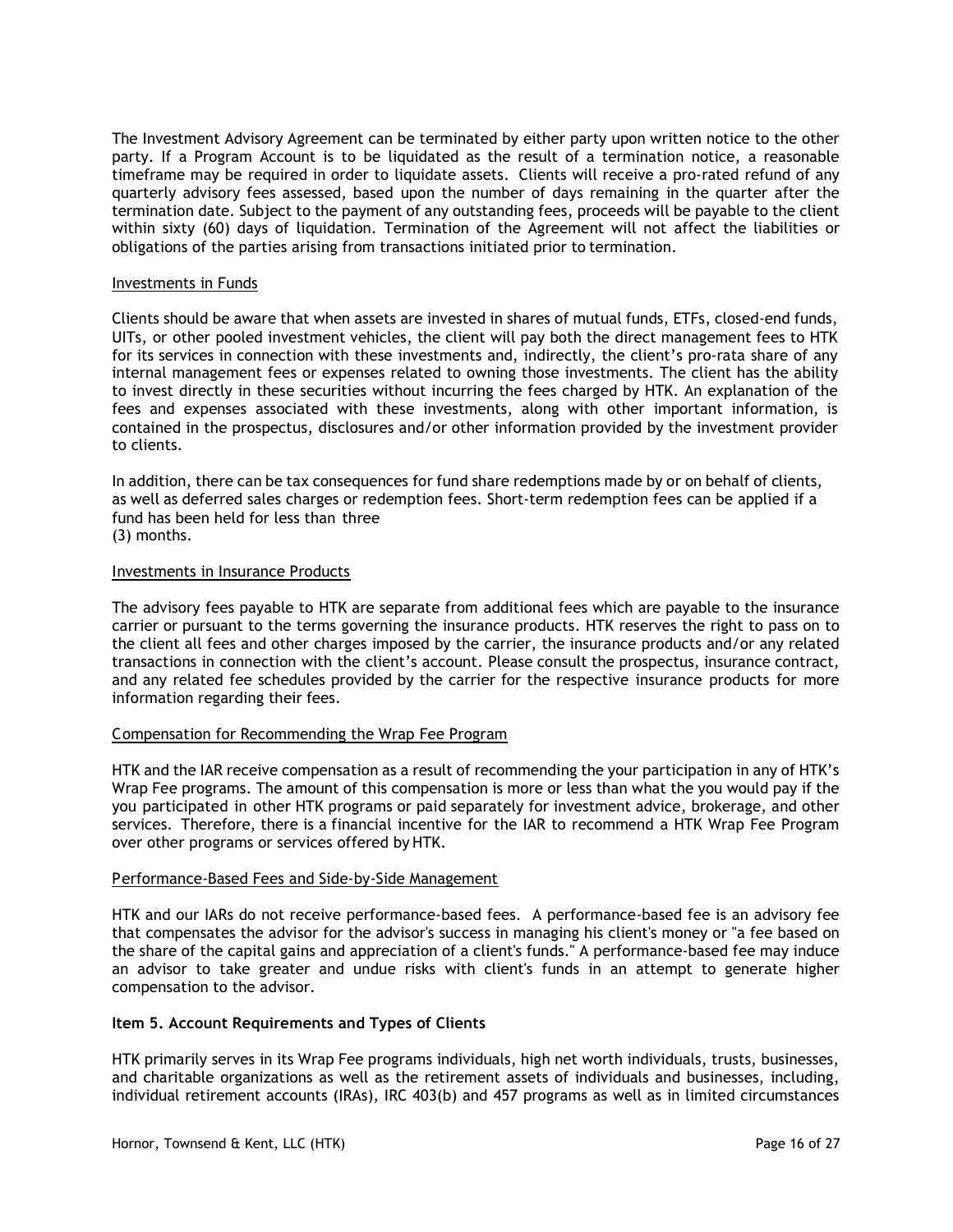employer sponsored ERISA plans. Clients may open qualified and non-qualified accounts with HTK. Not all investors and plans, including retirement plans, are eligible to invest in one or more of HTK's Wrap Fee programs. Please consult with your IAR or your employer to determine if your assets are eligible to invest.

Account minimums range from as low as \$10 for certain portfolios available in Smart Journey to over \$100,000 for certain SMAs made available within PAM Multi-Manager program. Please see Item 4. Wrap Fee Program Descriptions for further information as well as refer to the disclosure documents of the applicable strategist and/or SMA investment manager for more detailed information regarding account minimums and other conditions. Clients retain all indicia of ownership of the cash and securities in the account. HTK reserves the right to terminate the client agreement at any time portfolio assets are less than \$10,000.

# Item 6. Portfolio Manager Selection and Evaluation

### Portfolio Manager Selection

For the PAM program, clients should refer to the Portfolio Manager's and/or Strategist's Disclosure Brochure to obtain more detailed information regarding the criteria used for selecting investments. For the PAM program, HTK uses a multi- step approach designed to identify and monitor the third party strategists that are made available on the PAM program. IAR's will assist clients in the selection of one or more strategists models based on what the IAR believes is consistent with the clients risk tolerance and investment objectives. Through HTK's relationship with Envestnet, HTK relies primarily on Envestnet (EPS) to identify prospective third party strategists and to perform due diligence on such strategists that may be selected in the PAM Program. Strategists are typically evaluated based on data and information from various third- party sources, such as independent databases, and from the particular strategist. Among the information collected and analyzed are historical performance, investment philosophy, investment style, historical volatility and correlation across asset classes. To the extent Envestnet has not performed the research and due diligence on a manager, HTK will review the third party through HTK's internal due diligence process. Managers are typically evaluated based on data and information from various third-party sources, such as independent databases, and from the particular manager. Among other things, our process entails examining items such as the disclosure Brochure on Form ADV, Part 2A of the manager, any applicable offering document, performance reports and other information as deemed necessary to help determine the third party's investment strategy.

For the AMP, NDMA6, NDMA7 and FBA programs, the client appoints the IAR to act as the non-discretionary portfolio manager for the client's account. The IAR will consult with and obtain the client's approval prior to the purchase or sale of any security in the account. For the DMA program, the IAR will select securities on a discretionary basis that are consistent with the account's risk level and with any reasonable restrictions the client has placed on the account. HTK limits the DMA program to IARs that meet certain eligibility requirements that are typically based on the IAR's qualifications and/or years of experience.

Securities recommendations made to clients are based upon the investment objectives and needs of the client and executed in a non-discretionary capacity for clients participating in the AMP, NDMA6, NDMA7, and FBA programs. As already noted, the DMA program allows purchases by the IAR on a discretionary basis. For the NDMA6 program, the securities recommended and held are limited to mutual funds and these are the only securities allowed for this program. For the AMP, NDMA7 and DMA programs, the securities available for investing are broader and include equity securities, fixed income securities, UITs, open-end and closed-end mutual funds, and ETFs.

HTK reviews the services performed by the IAR. HTK monitors for consistency: Namely, that services provided by the IAR with program parameters and the policies and procedures of HTK. If your IAR leaves HTK, HTK will notify you in writing of the termination of your HTK investment advisory agreement and remove your account from any further advisory billing. Your account will remain with HTK as a brokerage account custodied with Pershing, LLC (or in the instance of Smart Journey your account will become a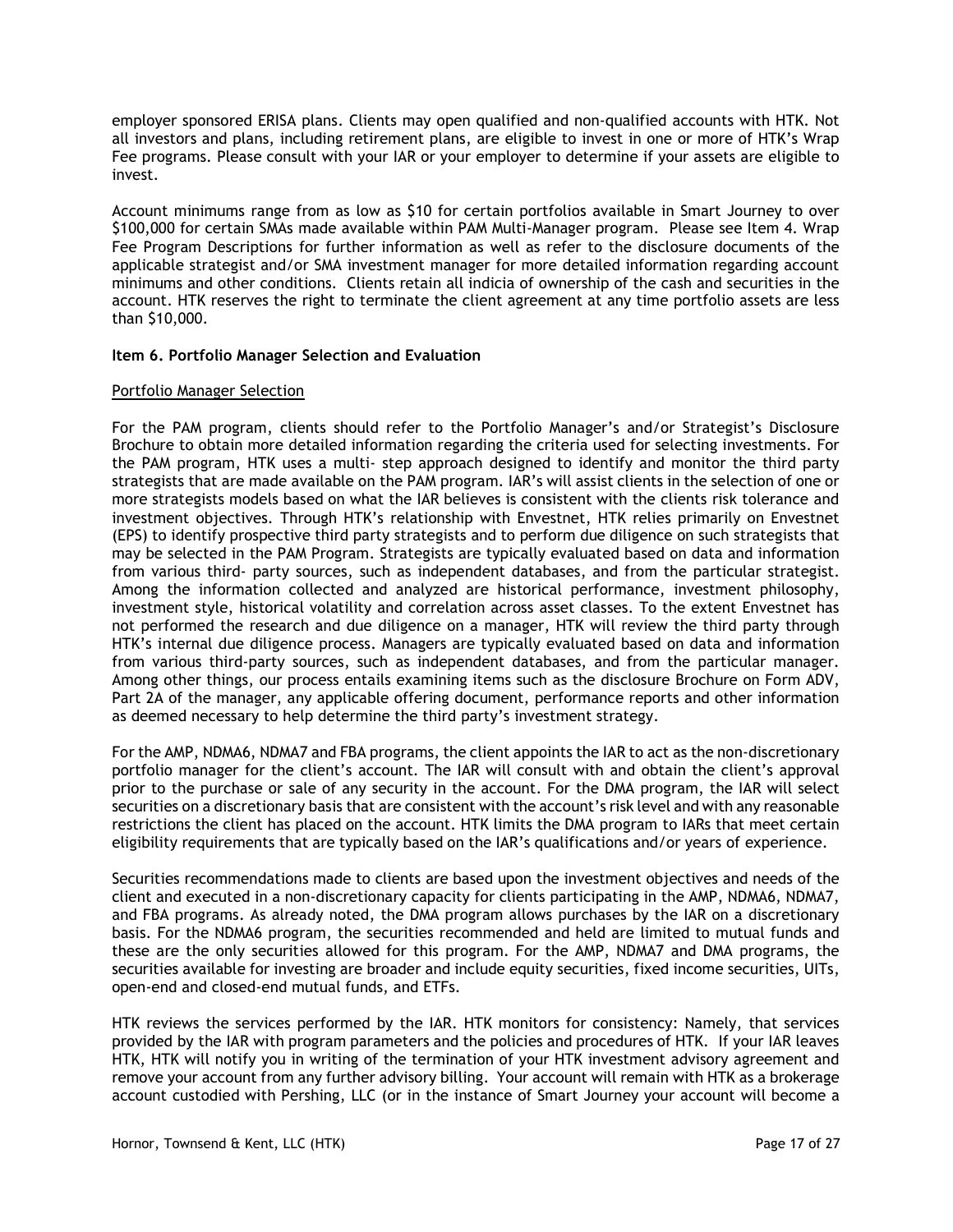Betterment, LLC brokerage account) and will no longer receive any further management by HTK unless a new HTK IAR is appointed to your account and a new HTK investment advisory agreement is executed.

#### I nvestment Strategies

IARs use various methods to determine an appropriate investment strategy for the client's portfolio. During the initial and subsequent meetings with the client, the IAR will discuss the methods used to develop the investment strategy. The strategies could include the following:

- Technical Analysis: This type of analysis utilizes statistics to determine trends in security prices. Technical analysis tends to focus on factors such as trading volume, demand, and security price fluctuations. This type of analysis is also commonly referred to as chart analysis.
- Fundamental Analysis: This type of analysis concentrates on earnings, a company's financial statements, and the quality of a company's management. These quantitative factors are then used to attempt to determine the financial strength of a company.
- Asset Allocation: Asset allocation investment strategies attempt to optimize the risk and reward of your portfolio by investing among several asset classes.
- Diversification: Diversification is a risk management strategy that uses a wide variety of investments within a portfolio. A diversified portfolio contains a mix of distinct asset types and investment vehicles with the intention to minimize exposure to any single asset or risk. Diversification does not guarantee a better return than a non- diversified portfolio.
- Concentrated Investment Strategies: Certain investment strategies may be concentrated in a specific sector or industry. If you invest in a portfolio or strategy that is made up of a concentrated position, sector or industry, your portfolio will be more likely to sharply increase or decrease in value with changes in the markets. Concentrated strategies are more volatile because the risk associated with each company represents a large percentage of your overall portfolio value.

These methods serve as a basis for the investment advice given to clients (or for securities purchased in DMA) which includes, but not limited to, long term purchases (securities held at least a year); short term purchases (securities sold within a year); and option writing (primarily, including covered options strategies).

For the most part, this analysis is provided via tools provided by HTK and/or the program provider. In addition, the services of other unaffiliated parties can be used to perform investment research, which include screening and evaluation of investment firms, mutual funds, index funds, exchange-traded funds and other managed or unmanaged investment vehicles.

HTK and IARs also use third-party research to assist in the development of asset allocation models, investment research, security opinions, valuations, analysis and investment manager/management due diligence. HTK IARs are permitted to develop asset allocation models or use others from outside independent sources. HTK IARs develop their own methods of security and portfolio analysis, sources of information, and investment strategies to assist in the delivery of investment advice to clients. As such, recommendations and advice provided differ among clients and IARs.

#### R isk of Loss

Investing in the securities market involves investment risk including the possible loss of the principal amount invested. Neither HTK nor IARs represent, guarantee or imply that services or methods of analysis used can or will predict future results, successfully identify market tops or bottoms, or insulate the clients from losses.

Investing in equity securities generally involves becoming an owner in the issuer company and participating fully in its economic risks. The value of equity securities of public and private, listed and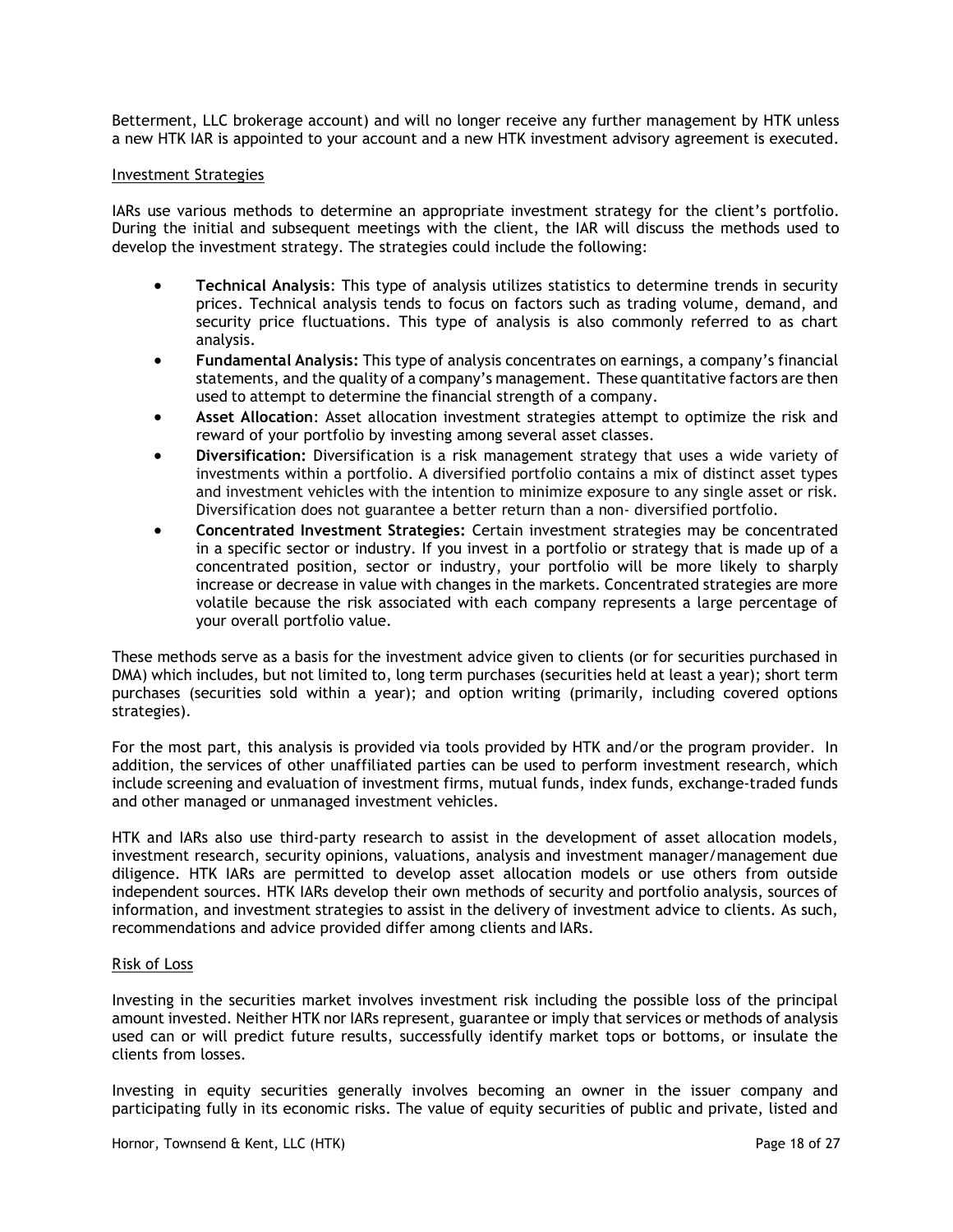unlisted companies and equity derivatives generally varies with the performance of the issuer and movements in the equity markets. As a result, clients can suffer losses if they invest in equity instruments of issuers.

An issuer of bonds has agreed to return the face value of the security to the holder at maturity. Most bonds pay investors a fixed rate of interest income. While bonds are generally considered more conservative than equity investments, they carry risks that include the risk that the issuer will default on payment of principal, fluctuation in interest rates, inflation and counterparties' inability to meet contractual obligations.

Mutual funds, ETFs, and Separately Managed Accounts (SMAs) generally own securities and therefore involve the risk of loss that is inherent in investing in securities of individual companies. The extent of the risk of ownership of fund shares generally depends on the type and number of securities held by the investment. These investments are subject to the individual risks described in their prospectuses. For example, mutual funds in fixed income securities are subject to the same interest rate, inflation, and credit risks associated with the fund's underlying bond holdings. Risks also are significantly increased if a mutual fund pursues an alternative investment strategy. An investment in an alternative mutual fund involves special risks such as risk associated with short sales, leveraging the investment, potential adverse market forces, regulatory changes, and potential illiquidity. Investing in alternative strategies presents the opportunity for significant losses. Returns on mutual fund investments are reduced by management fees and expenses. All mutual funds, including "no load" funds, incur transaction costs, expenses, and other fees that are passed through by the mutual fund and ultimately paid by the fund shareholders. Generally, this information is referred to in the fund Prospectus, or in other information as requested or obtained from the fund. Mutual fund shares fluctuate in value, rising and falling in price depending on the performance of the underlying securities in the fund. The Net Asset Value ("NAV") of a mutual fund indicates its value or price per share.

An ETF's risks include declining value of the securities held by the ETF, adverse developments in the specific industry or sector that the ETF tracks, capital loss in geographically focused funds because of unfavorable fluctuation in currency exchange rates, differences in generally accepted accounting principles, or economic or political instability, tracking error, which is the difference between the return of the ETF and the return of its benchmark and trading at a premium or discount, meaning the difference between the ETF's market price and NAV. While ETFs provide diversification, risks can be significantly increased for funds concentrated in a particular sector of the market, or that primarily invest in small cap or speculative companies, use leverage (i.e., borrow money), or concentrate in a particular type of security rather than balancing the fund with different types of securities. ETFs can be bought and sold throughout the day and their price can fluctuate throughout the day. During times of extreme market volatility, ETF pricing may lag versus the actual underlying asset values and there is no guarantee this relationship will resolve itself. ETFs also are subject to the individual risks described in their prospectus.

SMAs share the same inherent investment risks as mutual funds and ETFs and their respective values will fluctuate based on the aggregate value of the investments held within account. Additionally, because the individual account manager has the ability to make decisions at the account level, such as timing for buying and selling shares, dividend reinvestment, distributions, performance can vary between accounts. Clients who invest into SMAs should also be aware that performance is traditionally shown gross of fees – meaning transaction fees but not management fees are not deducted from the gross rate of return.

Although many mutual funds, ETFs and SMAs provide diversification, risks can be significantly increased if the investment is concentrated in a particular sector of the market, primarily invests in small cap or speculative companies, uses leverage to a significant degree, or concentrates in a particular type of security. One of the main advantages these investments is that they give individual investors access to professionally managed, diversified portfolios of equities, bonds and other securities.

Although the goal of diversification is to combine investments with different characteristics so that the risks inherent in any one investment can be balanced by assets that move in different cycles or respond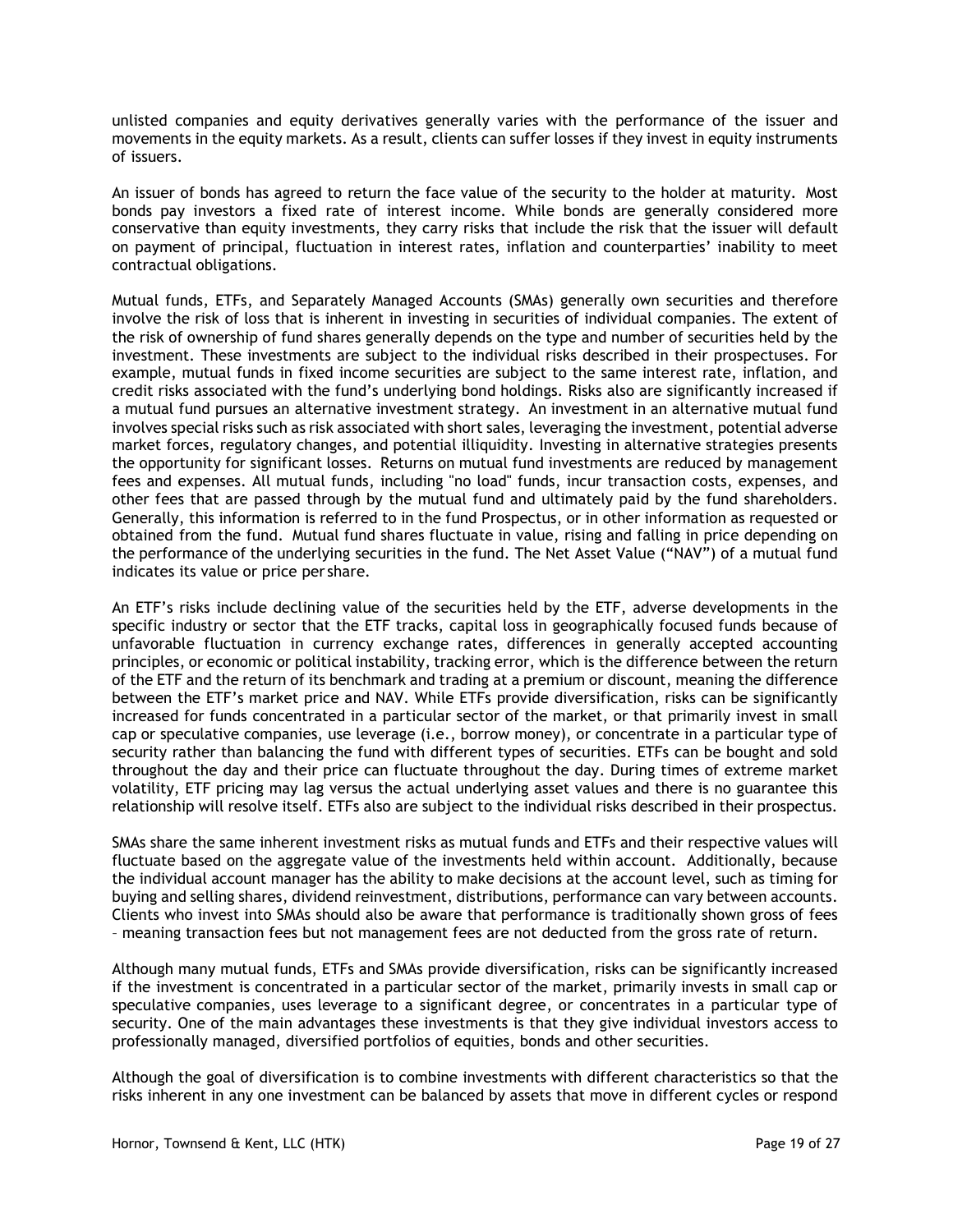to different market factors, diversification is not always successful in reducing correlation among asset classes and does not eliminate the risk of loss. In some circumstances, price movements are highly correlated across securities and funds. A specific fund may not be diversified, and a client portfolio may not be diversified. Additionally, when diversification is a client objective, there is risk that the strategies that the Firm uses is not successful in achieving the desired level of diversification. There is also risk that the strategies, resources, and analytical methods that the Firm uses to identify mutual funds and ETFs will not be successful in identifying investment opportunities.

The following events also could cause mutual funds, ETFs, SMAs, equities and fixed income securities and other investments in clients' accounts to decrease in value:

- Market Risk: The price of an equity security, bond, or mutual fund will fluctuate in reaction to tangible and intangible events and conditions. This type of risk is caused by external factors independent of a security's particular underlying circumstances. For example, changes in political, economic and social conditions will likely trigger adverse market events.
- Strategy Risk: There is no guarantee that the investment strategies discussed in this document will work under all market conditions and you should evaluate your ability to maintain any investment you are considering in light of your own investment time horizon. Investments are subject to risk, including possible loss of principal.
- Interest Rate Risk: Fluctuations in interest rates may cause investment prices to fluctuate. For example, when interest rates rise, yields on existing bonds become less attractive compared to newly issued bonds, causing the market values of existing bonds to decline.
- Event Risk: An adverse event affecting a particular company or that company's industry could depress the price of a client's investments in that company's stocks or bonds. The company, government or other entity that issued bonds in a client's portfolio could become less able to, or fail to, repay, service or refinance its debts, or the issuer's credit rating could be downgraded by a rating agency. Adverse events affecting a particular country, including political and economic instability, could depress the value of investments in issuers headquartered or doing business in that country.
- Liquidity Risk: Securities that are normally liquid may become difficult or impossible to sell at an acceptable price during periods of economic instability or other emergency conditions. Some securities may be infrequently or thinly traded even under normal market conditions.
- Leverage Risk: The use of leverage may lead to increased volatility of a fund's NAV and market price relative to its common shares. Leverage is likely to magnify any losses in the fund's portfolio, which may lead to increase market price declines. Fluctuations in interest rates on borrowings or the dividend rates on preferred shares that take place from changes in short-term interest rates may reduce the return to common shareholders or result in fluctuations in the dividends paid on common shares. There is no assurance that a leveraging strategy will be successful.
- Political Risk: The events that occur in the U.S. relating to politics, government, and elections can affect the U.S. markets. Political events occurring in the home country of a foreign company such as revolutions, nationalization, and currency collapse can have an impact on the security.
- Inflation Risk: Countries around the globe are more, or less, prone to inflation than the U.S. economy at any given time. Companies operating in countries with higher inflation rates will likely find it more difficult to post profits reflecting its underlying health.
- Currency/Exchange-Rate Risk: Overseas investments denominated in foreign currencies are subject to fluctuations in the exchange rates between such foreign currencies and the U.S. dollar. In addition, investments denominated in foreign currencies are subject to the possible imposition of exchange control regulations or currency restrictions or blockages.
- Reinvestment Risk: Future proceeds from investments have to be reinvested at a lower rate of return when such proceeds become available for investment. This primarily relates to fixed income securities, especially in a period of declining interest rates.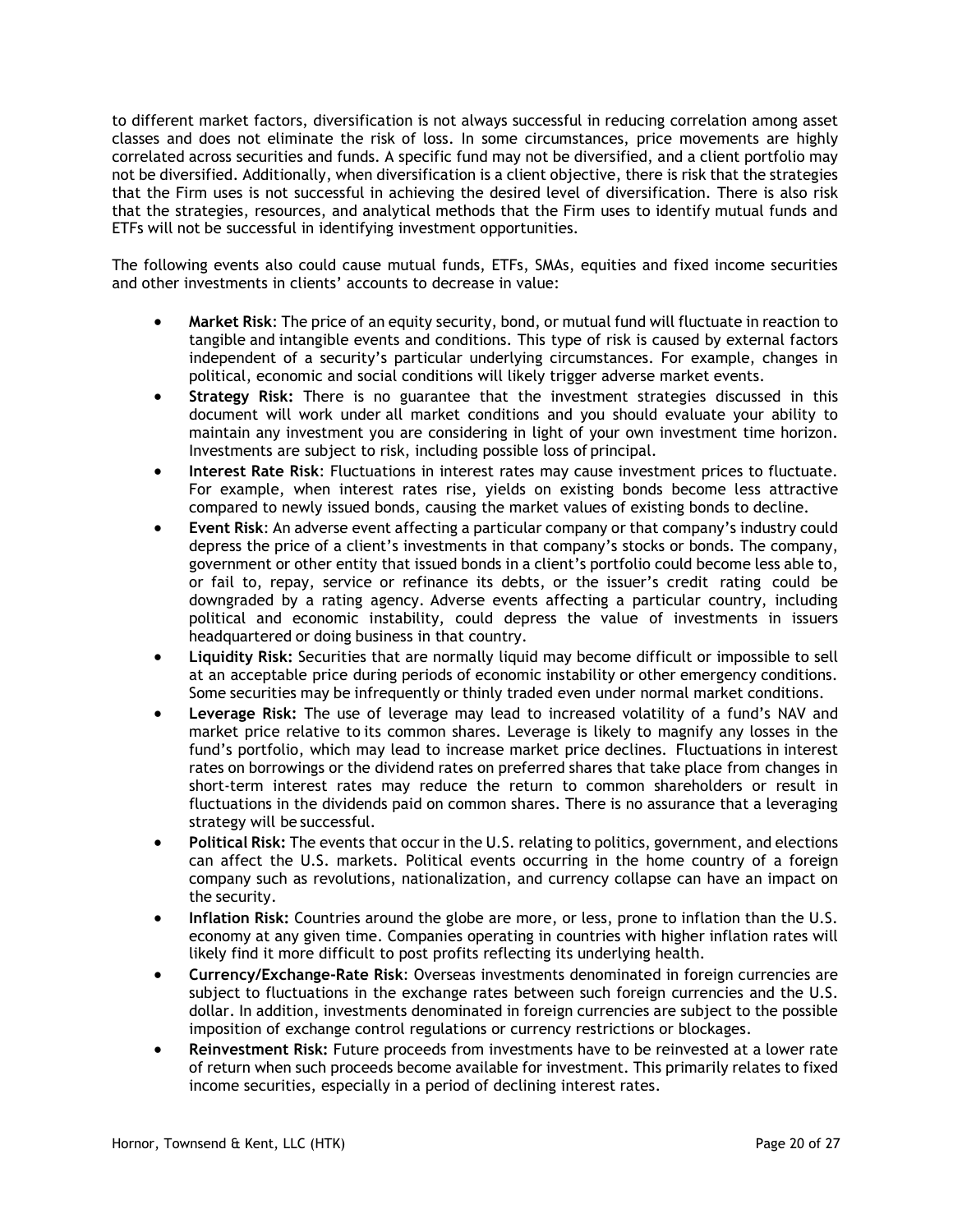- Operational Risk: Fund Advisers and other ETF service providers can experience disruptions or operating errors such as processing errors or human errors, inadequate or failed internal or external processes, or systems or technology failures that could negatively impact the ETF.
- Regulatory/Legislative Developments Risk: Regulators and/or legislators may promulgate rules or pass legislation that places restrictions on, adds procedural hurdles to, affects the liquidity of, and/or alters the risks associated with certain investment transactions or the securities underlying such investment transactions. Such rules/legislation could affect the value associated with such investment transactions or underlying securities.
- Environmental, Social, and Governance (ESG): This term refers to a class of investing that is also known as "sustainable investing." These investments seek positive returns and longterm impact on society, environment, and the performance of the business. There are several different categories of sustainable investing including, impact investing, socially responsible investing (SRI), ESG, and values-based investing. The performance of an ESG fund may not match or correlate to that of its Index, either on a daily or aggregate basis due to factors such as fund expenses, imperfect correlation, rounding of share prices, changes to the composition of the Index, regulatory policies, high portfolio turnover and the use of leverage (if any). ESG investing carries unique risks and under certain market conditions, the fund may underperform funds that do not utilize a responsible investment strategy
- Illiquid Securities: Investments in hedge funds, other private investment funds, and other private investments may underperform publicly offered and traded securities because such private investments:
	- $\circ$  Typically require investors to lock-up their assets for a period and may be unable to meet redemption requests during adverse economic conditions;
	- $\circ$  Have limited or no liquidity because of restrictions on the transfer of, and the absence of a market for, interests in these funds or investments;
	- $\circ$  Are more difficult for to monitor and value due to a lack of transparency and publicly available information about these funds or investments;
	- $\circ$  May have higher expense ratios and involve more conflicts of interest than publicly traded investments; and
	- o Involve different risks than investing in registered funds and other publicly offered and traded securities. These risks may include those associated with more concentrated, less diversified investment portfolios, investment leverage and investments in less liquid and non-traditional asset classes.

Past performance of an investment is not indicative of future performance or risk of loss.

# Cybersecurity

The computer systems, networks and devices used by HTK, the IARs and service providers to HTK and clients to carry out routine business operations employ a variety of protections designed to prevent damage or interruption from computer viruses, network failures, computer and telecommunication failures, infiltration by unauthorized persons and security

breaches. Despite the various protections utilized, systems, networks, or devices, could still be breached. A client could be negatively impacted by a cybersecurity breach. Cybersecurity breaches can include unauthorized access to systems, networks, or devices; infection from computer viruses or other malicious software code; and attacks that shut down, disable, slow, or otherwise disrupt operations, business processes, or website access or functionality. Cybersecurity breaches have the ability to cause disruptions and impact business operations, potentially resulting in financial losses to a client; impediments to trading; the inability by us and other service providers to transact business; violations of applicable privacy and other laws; regulatory fines, penalties, reputational damage, reimbursement or other compensation costs, or additional compliance costs; as well as the inadvertent release of confidential information. Similar adverse consequences could result from cybersecurity breaches affecting issuers of securities in which a client invests; governmental and other regulatory authorities; exchange and other financial market operators, banks, brokers, dealers, and other financial institutions;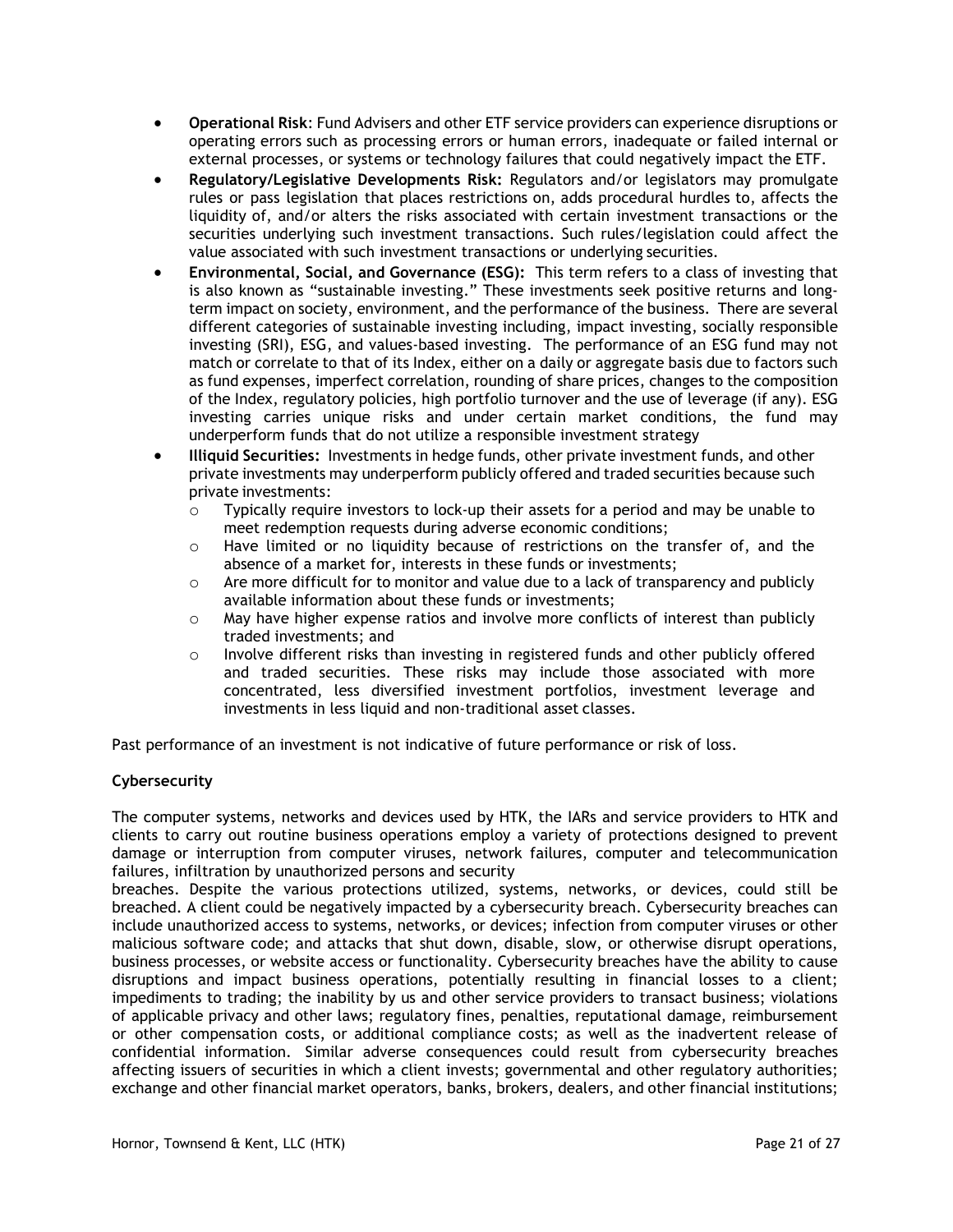and other parties. In addition, substantial costs can be incurred by these entities in order to prevent any cybersecurity breaches in the future.

#### V oting Client Securities

For the PAM program, clients should refer to the Portfolio Manager's Form ADV Part 2A for complete information on their proxy voting policies. In addition, clients can also obtain a copy of the Portfolio Manager's proxy voting policies and procedures upon their request.

For all other HTK sponsored program accounts, HTK and IARs are expressly precluded from taking any action on behalf of clients and are not obligated to render any advice to clients, with respect to (a) the voting of proxies solicited by, or with respect to, the issuers of any securities held in the account; or (b) legal proceedings involving securities or other investments presently or previously held in the account, or the issuers thereof, including bankruptcies and class action lawsuits.

Clients receive proxies or other solicitations directly from the custodian or transfer agent. In the event HTK and/or the IAR receives such information, we send, or will cause to be sent, all such proxy and legal proceedings information and documents they receive to the client in order to allow the client to take whatever action the client deems advisable under the circumstances.

### Item 7. Client Information Provided to Portfolio Managers

HTK provides initial and updated client information to the Program Provider and Portfolio Manager for clients participating in the PAM program. In addition, the IAR periodically provides updated client information to the Portfolio Manager in the event there are changes to the client's financial circumstances, investment objectives and/or any other information used in the management of client assets. For the AMP, NDMA6, NDMA7 and DMA programs, IARs also periodically meet with clients to discuss their account(s), performance, financial situation, investment objectives, etc. If needed, the IAR and client will complete the documents required to update the information on file used to manage client assets.

This process ensures the portfolio management services offered by the IAR and HTK continue to be provided in manner consistent with the client's current financial situation and/or investment objectives.

#### Item 8. Client Contact with Portfolio Managers

There are no limits on the client's ability to contact their IAR or, in the PAM program, to contact Portfolio Manager staff who are knowledgeable about the client's account.

#### Item 9. Additional Information

#### Disciplinary Information

On October 2, 2012, FINRA contended that HTK's system and procedures failed to prevent a registered principal from failing to review and endorse direct application of subsequent transactions involving previously purchased mutual funds (including 529 plans), and failed to provide for suitability review of same, including review for source of funds and breakpoints. FINRA contended that HTK failed to prepare adequate blotters. Without admitting or denying these allegations, HTK consented to these findings and described sanctions. As a result, HTK was censured and fined \$150,000.00.

On November 14, 2017, without admitting or denying the findings, the Firm consented to sanctions and to the entry of findings by FINRA that HTK's broker-dealer failed to implement a supervisory system and procedures reasonably designed to ensure the suitability of multi-class variable annuities sales, including L-Share contracts. The findings stated that the Firm failed to implement an adequate supervisory system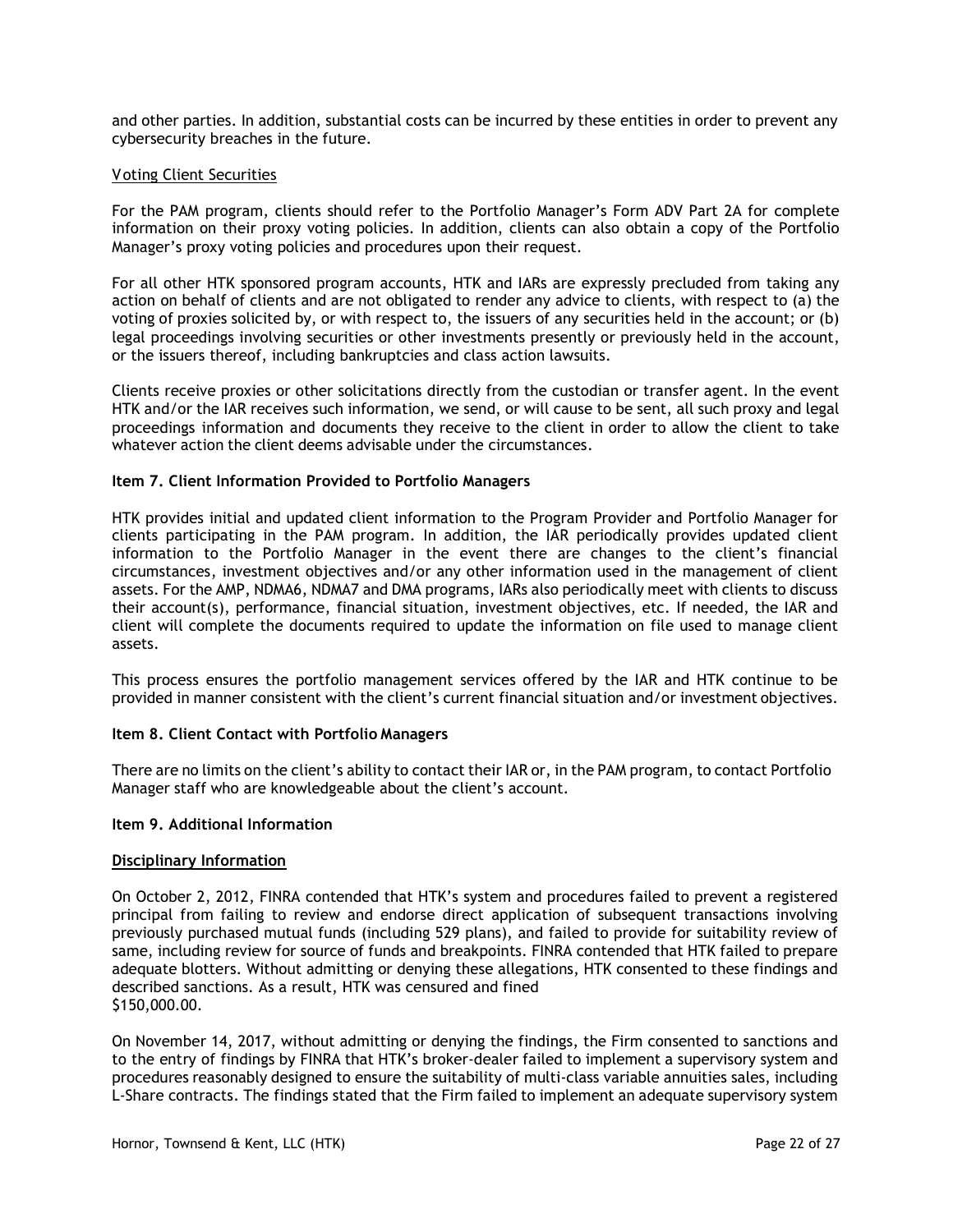and Written Supervisory Procedures (WSPs) related to the sales of multi-class class variable annuities. The Firm's WSPs failed to provide Registered Representatives and Principals guidance and suitability considerations for sales of different variable annuities share classes. The Firm did not provide training to representatives on the features of the various share classes and the associated fees and surrender charges, and did not provide them with adequate information to compare share classes to make suitability determinations. In addition, the Firm failed to establish, maintain, and enforce WSPs or provide sufficient guidance or training to Registered Representatives and Principals regarding the sale of Long-Term Income Riders with multi-share class variable annuities, particularly the combination of Lshare contracts with Long-Term Income Riders. The findings also stated the Firm failed to adequately supervise the private securities transactions of Registered Representatives with third-party advisory firms. The Firm's WSPs did not address the supervision of transactions that representatives executed on behalf of third-party Registered Investment Advisers. As a result, the firm did not adequately supervise these activities. The Firm was censured and fined \$275,000.

# Item 10. Other Financial Industry Activities and Affiliations

### B roker-Dealer Registration

In addition to being an investment adviser registered with the SEC, HTK is a registered broker/dealer and a correspondent firm of Pershing LLC, which is HTK's clearing broker-dealer. In consequence of this relationship, HTK introduces client transactions to Pershing for execution, clearance and settlement. In addition to these services, Pershing provides custody of client brokerage [and advisory] accounts. Clients who subscribe to the HTK Advisory Series Program establish a securities brokerage account with HTK and execute, clear, and settle securities transactions for their Advisory Series portfolios through Pershing. Although no client is required by law to select Pershing for execution, clearance, settlement or custodial services, a client desiring to participate in HTK's Advisory Series Program is not permitted, because of the clearing arrangement between HTK and Pershing, to choose a different clearing broker/dealer (i.e., other than Pershing) for execution, clearance, settlement, and custodial services. HTK and Pershing are not affiliated entities. See also Client Referrals and Other Compensation below.

IARs are registered representatives of HTK, a registered broker/dealer and correspondent firm of Pershing, and through this relationship receive transaction-based compensation for annuities and 529 Plans where HTK is the broker of record. This presents a conflict of interest in that it could incentivize IARs to recommend annuities based on the additional transaction-based compensation that the IAR will receive rather than based on a client's needs. HTK addresses this conflict through this disclosure and by preventing IARs from receiving both advisory fees and transaction-based compensation on the same assets (i.e., they do not "double dip" on annuities or 529 Plans).

### Other Material Relationships

HTK is a wholly-owned subsidiary of Penn Mutual and serves as a principal underwriter and distributor for registered insurance products issued by Penn Mutual and PIA. Penn Mutual and its affiliate companies are engaged in providing a range of diversified financial services. Certain of these companies are broker/dealers, investment companies, investment advisers, and insurance companies.

The majority of HTK's registered representatives and IARs are licensed and appointed as life insurance agents with Penn Mutual. When acting as an insurance agent, an IAR offers/sells insurance products issued and distributed by either or both Penn Mutual or PIA. As insurance agents, HTK representatives receive commissions for the sale of insurance products; these commissions will be paid in addition to any compensation received by the HTK IAR for providing investment advisory services. These compensation arrangements present an incentive for the IAR to recommend products offered by these affiliated companies.

IARs are licensed insurance agents affiliated with Penn Mutual Insurance Company. When acting as an insurance agent, an IAR offers/sells insurance products issued and distributed by either or both Penn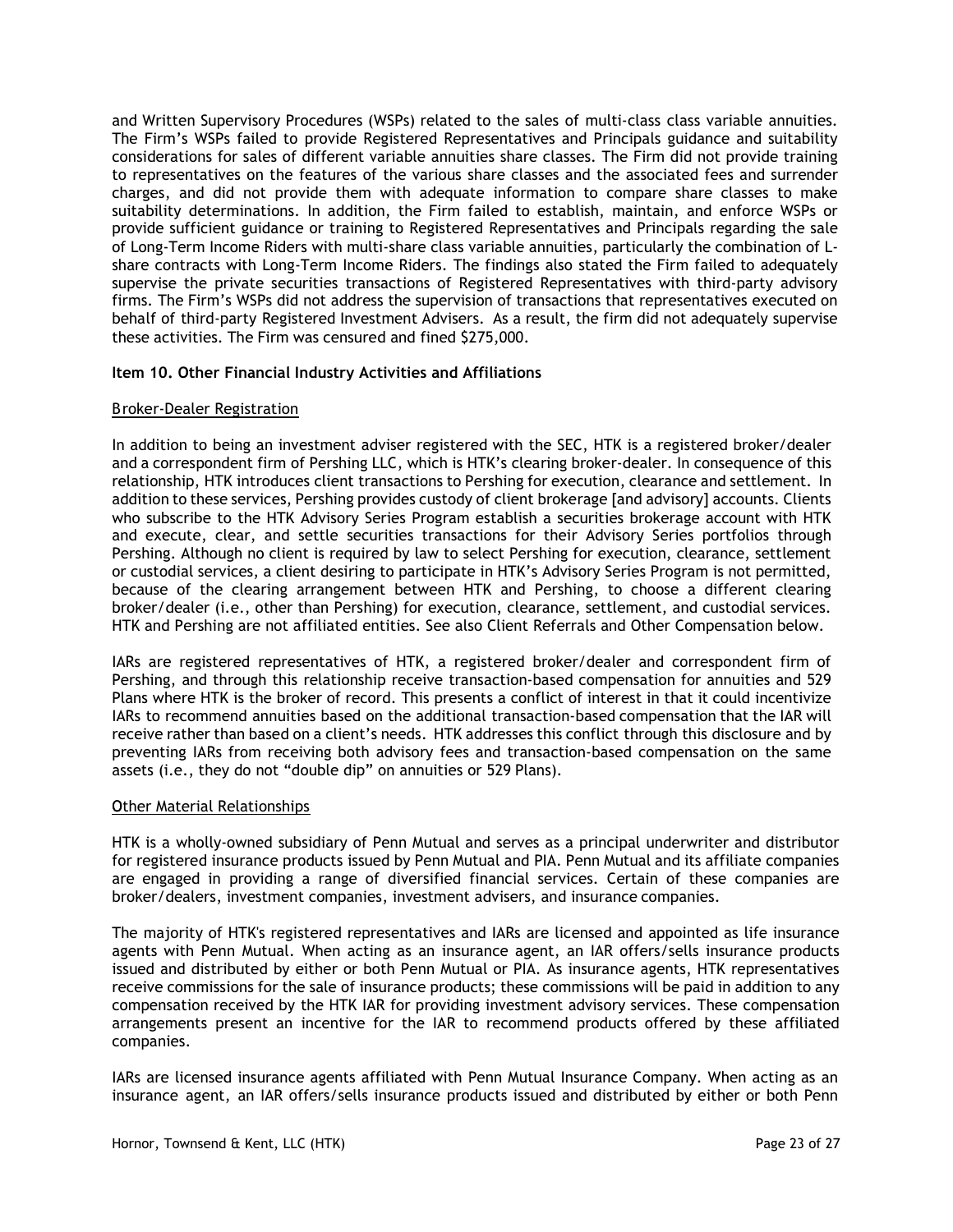Mutual or Penn Insurance and Annuity Company, an affiliate of Penn Mutual. As insurance agents, HTK representatives receive commissions for the sale of insurance products; these commissions will be paid in addition to any compensation received by the IAR for providing investment advisory services. These compensation arrangements present an incentive for the IAR to recommend products offered by these affiliated companies. When acting as an insurance agent an HTK representative is not precluded from offering life insurance products from an unaffiliated life insurance company.

In addition, advice offered to an advisory client is provided in the form of a recommendation that a client may or may not choose to implement. The client is under no obligation to use HTK or its representatives to implement the recommendations made in a brokerage and/or insurance capacity. If the client chooses to implement securities transactions through HTK, there is a potential conflict of interest since HTK and it representatives receive commissions for the execution of transactions. HTK addresses this conflict through this disclosure and by advising clients here that clients are under no obligation to purchase insurance products through any person affiliated with HTK.

Some IARs own and operate their own independent companies - referred, in the industry, as "outside business activities" or OBAs - outside of brokerage and advisory services offered by HTK. These unaffiliated companies provide OBA services to clients that include, but are not limited to, accounting/tax practices, business consulting, insurance agencies, legal services, and others. If a client engages an IAR for such OBA services, the client is advised that these services are offered and performed solely in the IAR's private and/or professional capacity - not as a representative of HTK.

HTK established a relationship with Advisor Credit Exchange (ACX), which provides security-backed lines of credit (SBLOC), unsecured loans, loans backed by other assets, and residential real estate loans. To obtain an SBLOC, clients are able to use their investment accounts as collateral for a variable or fixed line of credit. HTK IARs may refer clients that require lending services to ACX. Clients should understand that any such referral is an ancillary account service and it is not an, nor is it part of any Advisory Program or Advisory Service. HTK IARs act as an intermediary but do not act in a fiduciary capacity to the client when making such a referral and will not provide advice or oversee any such lending arrangement. HTK IARs are, however, responsible for counseling clients on the implications of obtaining SBLOCs, loans backed by other assets, or unsecured loans including; the impacts of market and interest rate fluctuations and potential tax implications, as applicable. Clients may not use proceeds from a loan to purchase securities. HTK receives a fee from the lender based upon the amount of the loan. HTK IARs are not compensated for these referrals.

Code of Ethics Participation or Interest in Client Transactions and Personal Trading

### Our Shared Commitment

Penn Mutual and its affiliate companies have adopted a comprehensive values statement or "Our Shared Commitment" that aligns our principles with our unique company culture. HTK is dedicated to upholding Our Shared Commitment, while conducting ourselves in a manner consistent with the highest ethical and fiduciary standards.

- We are driven by a commitment to serve the best interests of our clients, guided by unwavering integrity. It inspires every decision we make and every action we take.
- We conduct business honestly and ethically.
- We foster authentic and mutually beneficial relationships.
- We make decisions that are consistent with the laws and regulations that govern our business and conduct.
- We safeguard our assets and protect the privacy and confidentiality of information entrusted to us.
- We maintain financial integrity to meet obligations to our policyholders and protect the company's long-term viability.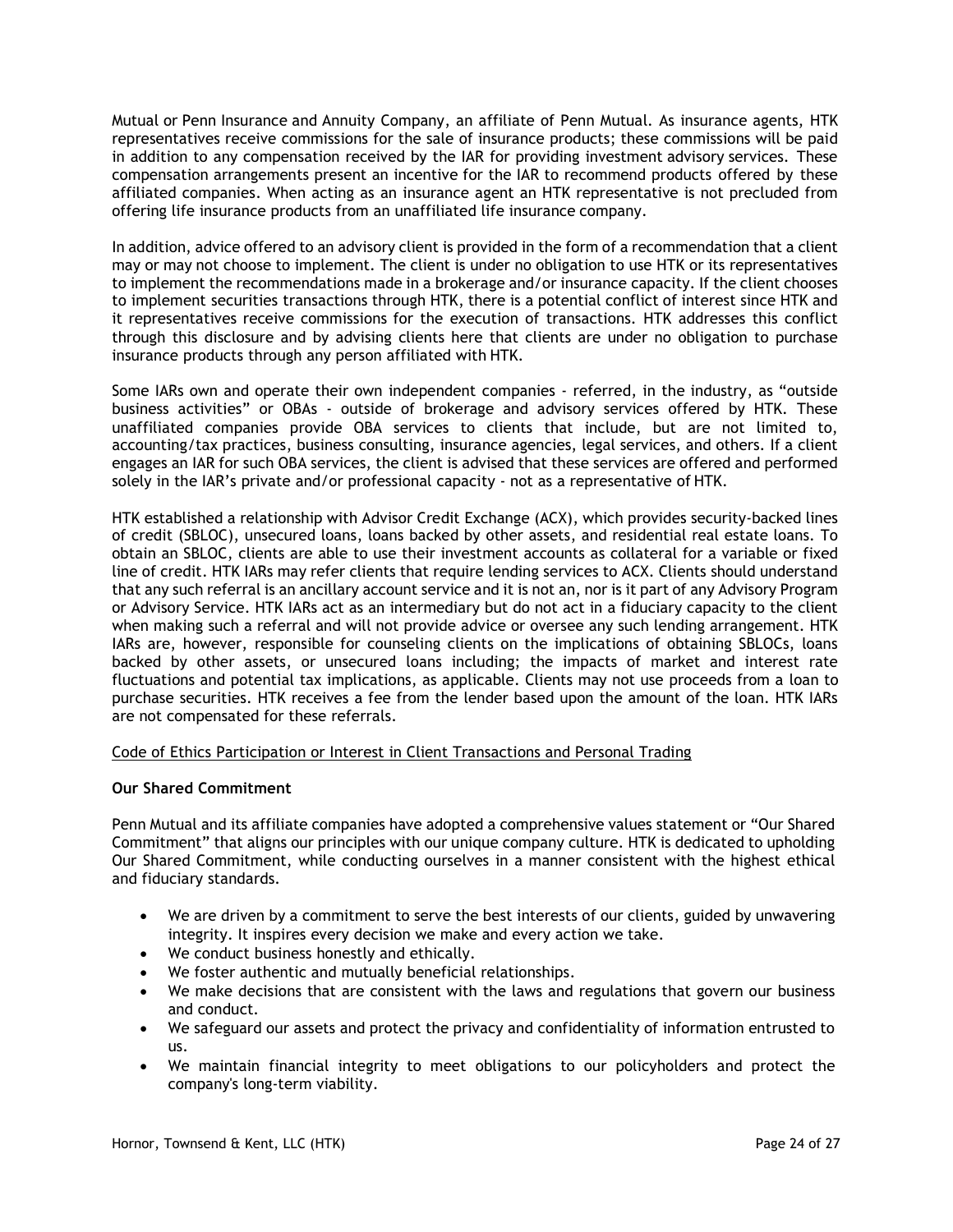- We embrace and nurture a culture of respect, diversity, equality and inclusion, and maintain a positive and safe workplace free from harassment or any other inappropriate behavior.
- Doing what's right today, together, for the promise of a brighter tomorrow. The feelings are mutual: Care. Respect. Belonging.

Additionally, HTK has adopted a Code of Ethics that sets forth standards of conduct, requires compliance with applicable securities laws, and reflects the fiduciary principals of our industry. HTK IARs and other supervised persons are required to attest to their understanding and acceptance of HTK's Code of Ethics on an annual basis. HTK will provide a copy of our Code of Ethics to you upon request.

#### Participation or Interest in Personal Trading – Client Recommendations

As part of our ongoing commitment to serving the best interests of our clients, HTK has adopted policies intended to provide assurance that the business activities of IARs and other associated persons is in agreement with applicable laws, regulations, Our Shared Commitment, and Code of Ethics. HTK expressly prohibits any IAR or related person from improperly profiting at the expense of our clients and/or competing with a client. IARs and related persons are permitted to buy or sell securities identical to those recommended to clients. However, as a general practice, client purchases and sales must be executed before transactions are made in IAR and/or related persons accounts.

HTK has adopted policies designed to prevent access to non-public information about securities recommendations, and client securities, holdings and transactions, except to those employees that need such information to perform their duties. Additionally, it is against HTK policy for any access person to place a trade in their own account or in a client's account that is based on material, non-public information. All access persons are required to disclose all personal brokerage accounts where the related person has either direct or indirect beneficial ownership and provide information on all securities transactions (involving reportable securities). HTK defines an "access person" as any director, officer, IAR, and other person supervised by HTK who may have access to nonpublic information or make securities recommendations to advisory clients. HTK periodically reviews the activity in disclosed personal brokerage accounts to verify that the activity is in agreement with HTK policies and applicable laws and regulations.

#### Review of Accounts

Generally, the IAR conducts an initial meeting with the client to determine investment objectives and risk tolerance and to ensure the services and advice provided are in agreement with the client's investment needs and current financial situation.

Program accounts are reviewed regularly by the IAR. The client and IAR will also periodically review the account and discuss the Account's performance, current investment holdings, and the client's current circumstances. Once an advisory relationship is established, clients can contact their IAR on an "as needed" basis to discuss their Account. At least annually, IARs seek to meet with their clients to review suitability information, investment instructions, and other information. The client and the IAR, together, assess the client's current financial situation to determine whether changes in their objective(s) warrant a change in how assets are managed.

Program accounts are reviewed quarterly by HTK's Supervision Team to ensure portfolio management services and investment holdings are consistent with the stated objectives of the client. HTK and IARs are responsible for monitoring the account to ensure that the account and its underlying holdings are consistent with the model selected and the stated risk tolerance and objectives for the account. On a quarterly basis, HTK will notify IARs regarding variance issues. Upon notification, IARs must review and contact clients to make adjustments, if needed, to bring the account back into concurrence.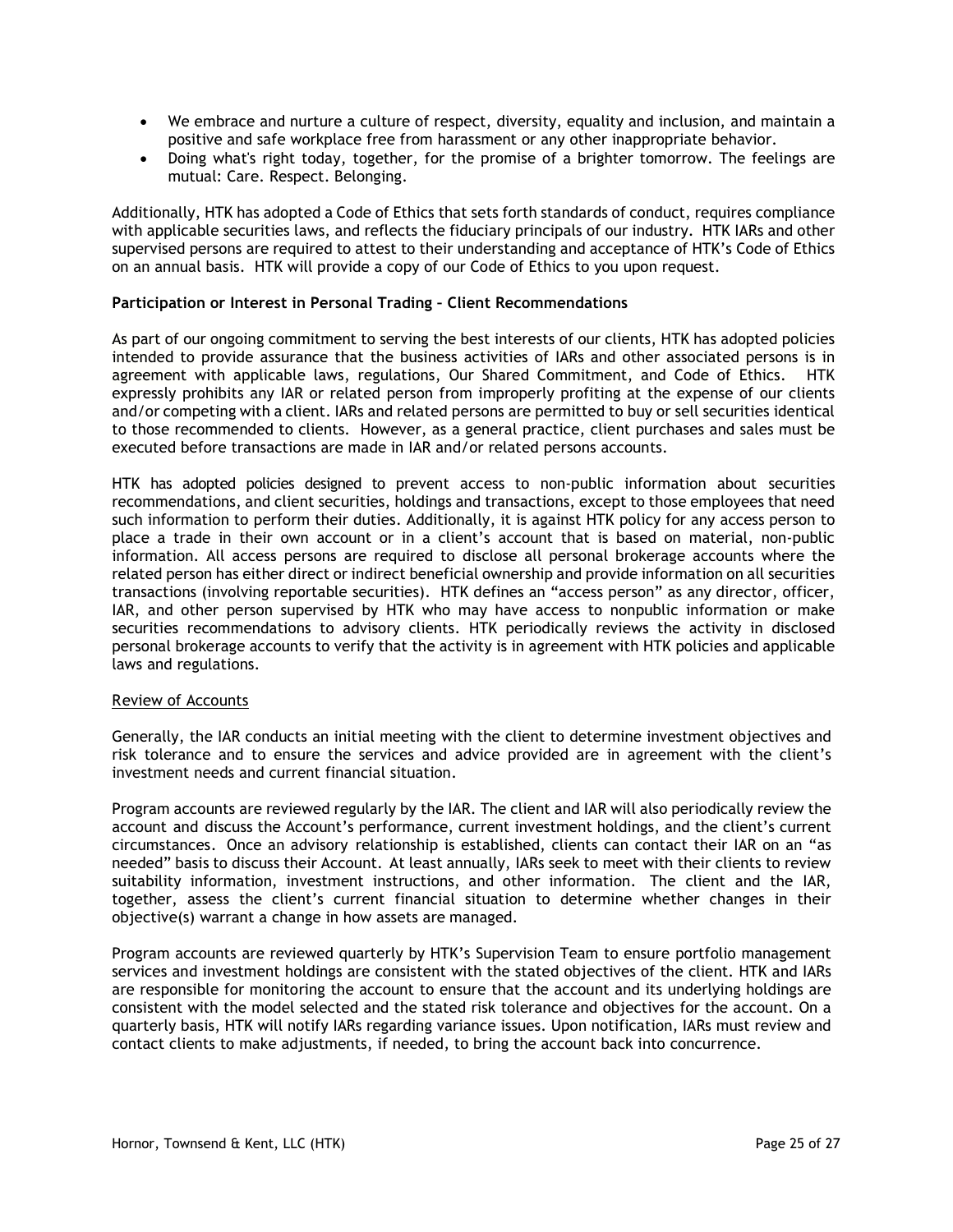#### Client Reports

Clients receive trade confirmations, monthly brokerage statements and quarterly performance reports from HTK. Clients can contact their IAR at any time to discuss their account, financial situation, or investment needs.

For all Programs, a statement is delivered detailing portfolio holdings and market prices, all transactions, performance data and fee billing information from the clearing firm. If a transaction occurs during the month, the client is sent a statement. All accounts, regardless of whether or not there has been activity, receive a statement summarizing all holdings at least quarterly. Pershing, HTK's clearing firm, provides trade confirmations for each security transaction placed in the account.

Clients receive an annual tax reporting statement in connection with the client's participation in HTK's Advisory Series program accounts held with Pershing. In addition, performance reports are delivered on a quarterly basis for Advisory Series program accounts to assist the client and IAR in reviewing their account(s).

#### Other Compensation

#### Revenue Sharing and 12b-1 Fees Received from Mutual Fund Advisers and Distributors

HTK receives compensation from the advisers or distributors of mutual funds when it invests client assets in the funds. For mutual funds that have Rule 12b-1 distribution plans, funds pay distributors under such plans, and distributors share such payments (called "12b-1 fees") with HTK. A mutual fund's 12b-1 distribution plan is typically disclosed in the applicable fund's registration statement.

HTK receives 12b-1 fees from load and no-load mutual funds that pay distribution fees. These fees come from fund assets and, consequently, indirectly from client assets. HTK's receipt of 12b-1 fees presents a conflict of interest between HTK and its clients as the firm has a financial incentive to invest client assets in mutual funds that pay HTK 12b-1 fees, preferring these to funds that have no such fees or that have lower fees. HTK addresses this conflict through this disclosure and by automatically crediting to client accounts all 12b-1 fees generated by mutual funds owned by HTK clients in its Wrap Fee Programs outside of the Pershing cash sweep program.

Mutual funds, including money market funds, generally offer multiple share classes available for investment based upon certain eligibility and/or purchase requirements. For instance, in addition to retail share classes (typically referred to as class A, class B, and class C shares), mutual funds also offer institutional share classes or other share classes that are specifically designed for purchase by investors who meet certain specified eligibility criteria. Requirements may include considerations, such as, minimum dollar amount thresholds or advisory program eligibility. Institutional share classes typically have a lower expense ratio than other share classes and do not pay 12b-1 fees. Clients who are invested in mutual funds that pay 12b-1 fees will pay more in expenses and over time likely will have lower returns than clients who are invested in mutual funds that have similar investment strategies and holdings, but do not pay 12b-1 fees. HTK has a financial incentive to recommend or select share classes that have higher expense ratios, including 12b-1 fees, because such share classes can generally result in higher compensation to HTK. HTK addresses this conflict of interest by: automatically crediting to client accounts all 12b-1 fees paid to HTK (outside of the Pershing cash sweep program), that are attributable to mutual fund holdings in accounts within HTK's Advisory Series Program; disclosing the conflict presented; providing its IARs with training and guidance and supervising its IARs on this issue. Regardless of such considerations, HTK clients should not assume that they will be invested in the share class with the lowest possible expense ratio or one that does not pay 12b-1 fees.